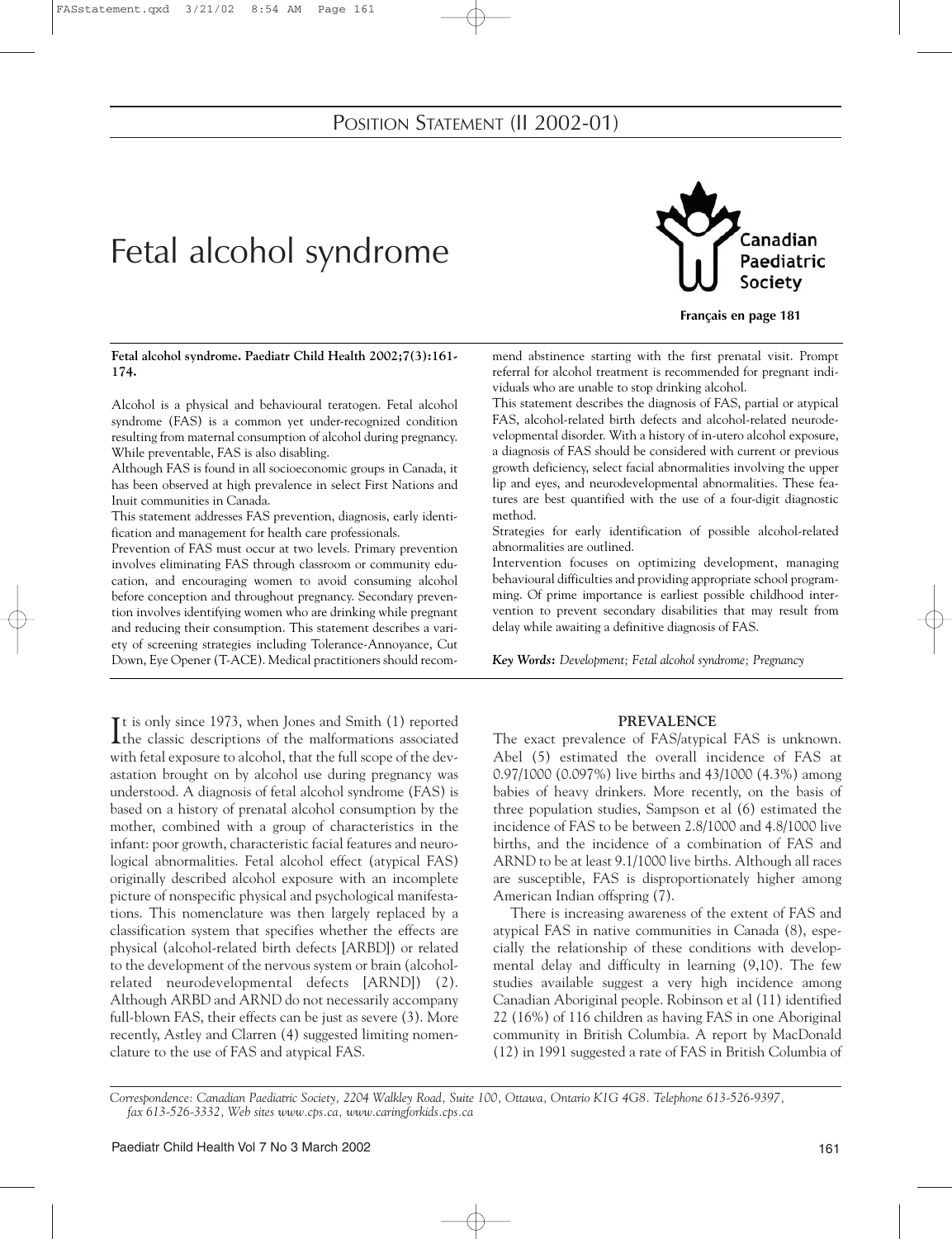3.3/1000 children and a rate of atypical FAS of up to five times as high if older children with the syndrome were included. Based on 42,909 births per year in 1998 (13), this predicted number of infants suggests that at least 142 infants are born with FAS and 710 infants are born with partial FAS per year in British Columbia. In northern Manitoba, based on physical findings at birth, Williams et al (14) estimated the incidence of FAS to be 7.2/1000 children, but suggested a number of cases may have been missed. FAS in newborns tends to be under-recognized  $(15).$ 

### **ETIOLOGY**

Alcohol is both a physical and behavioural teratogen. It is one of the leading causes of mental deficiency in the world. Autopsy and magnetic resonance imaging studies have demonstrated microcephaly, with evidence of tissue loss, cerebral dysgenesis, and abnormalities of glial and neuronal migration (16). Holoprosencephaly is characteristic of FAS. It is a condition that is associated with failure of the brain to divide into two hemispheres, and is usually associated with neurodevelopmental and facial abnormalities. There may also be associated abnormalities of the corpus callosum (eg, agenesis, hypoplasia), the brainstem and the cerebellum, especially the anterior portion of the vermis. Other findings may include absent olfactory lobes, hypoplasia of the hippocampus and abnormal or absent basal ganglia; commonly hypoplastic or absent caudate nuclei. Positron emission tomography scans have demonstrated abnormalities in glucose metabolism, especially in the anterior caudate nucleus and the vermis of the cerebellum, even in the absence of overt structural abnormalities. Studies are being done to relate brain abnormalities with neurobehavioural outcomes.

The variability of brain lesions is thought to result from differences in the amount of alcohol ingested, the pattern and timing of drinking, or the mother's genetic ability to metabolize alcohol.

### **MATERNAL FACTORS**

Maternal age and the amount of alcohol consumed were directly related to cognitive defects in a group of alcoholexposed infants (17). There was no relation between maternal drinking and neurodevelopmental outcome with a threshold intake of less than 15 mL (0.5 ounces) of alcohol per day, but above this level, infants of mothers older than 30 years of age were two to five times more likely to be functionally impaired than those of younger mothers. Functionally significant defects were seen primarily in infants whose mothers drank more than five drinks per occasion on an average of at least once a week. However, even in known alcohol-abusing mothers, FAS in newborns continues to be under-recognized (15).

Biochemical markers in the mother may help to gauge the amount of alcohol that is consumed. Stoler et al (18) measured four blood markers during pregnancy: carbohydrate-deficient transferrin, gamma-glutamyl transpeptidase, mean red blood cell volume and whole blood-associated acetaldehyde. All mothers who consumed at least 29.6 mL of alcohol per day had at least one marker. All mothers with two or more markers had infants whose heights, weights and head circumferences were less than those of normal babies.

# **CLINICAL MANIFESTATIONS**

The effects of prenatal alcohol exposure range from death or FAS at one end of the spectrum, to relative normality at the other end. The diagnosis of FAS is based on a triad of features in an individual exposed to alcohol in utero: preand postnatal growth deficiency, a characteristic pattern of facial abnormalities and central nervous system dysfunction.

Abnormal facial features include short palpebral fissures, increased intercanthal distance, a flattened face with a short nose, absent or hypoplastic filtrum, and a bow-shaped mouth with a thin upper lip. Standards for these features have been established (4).

The most devastating sequelae of fetal alcohol exposure are neurobehavioural, associated with alcohol's effect on the central nervous system (16). In addition to microcephaly, central nervous system dysfunction may affect intelligence, activity and attention, learning and memory, language and motor abilities, and behaviour (Table 1).

### **NEWBORN**

The features described above may not be readily apparent at birth because many of the manifestations of fetal alcohol exposure appear with age (Table 1). The most consistent physical finding in newborns with FAS, apart from the characteristic facial appearance, which may be difficult to recognize, is growth retardation, especially a small head circumference (19,20). Increased motor activity, and alterations in motor tone and orientation behaviour have also been found (21-24) and tend to be relatively nonspecific. Hearing disorders (25), eye abnormalities (26) and assorted congenital abnormalities may also be found.

# **EARLY CHILDHOOD**

Throughout early childhood, other behavioural manifestations become evident, such as delayed motor and speech development (27,28), and decreased cognitive abilities (29,30), with more serious defects occurring in children whose mothers drank heavily throughout their pregnancies (8,11,19,31,32). Difficulties with interpersonal relationship skills (33) are characteristic. Attention deficits, hyperactivity and impulsive behaviours similar to those found in children with attention deficit hyperactivity disorder (ADHD) have also been documented in children with FAS and/or atypical FAS (10,33). As the children get older, specific learning impairments in language and number processing may become evident (10,34,35). Abnormalities of hearing and speech (25,36), and olfactory difficulties may also be noted.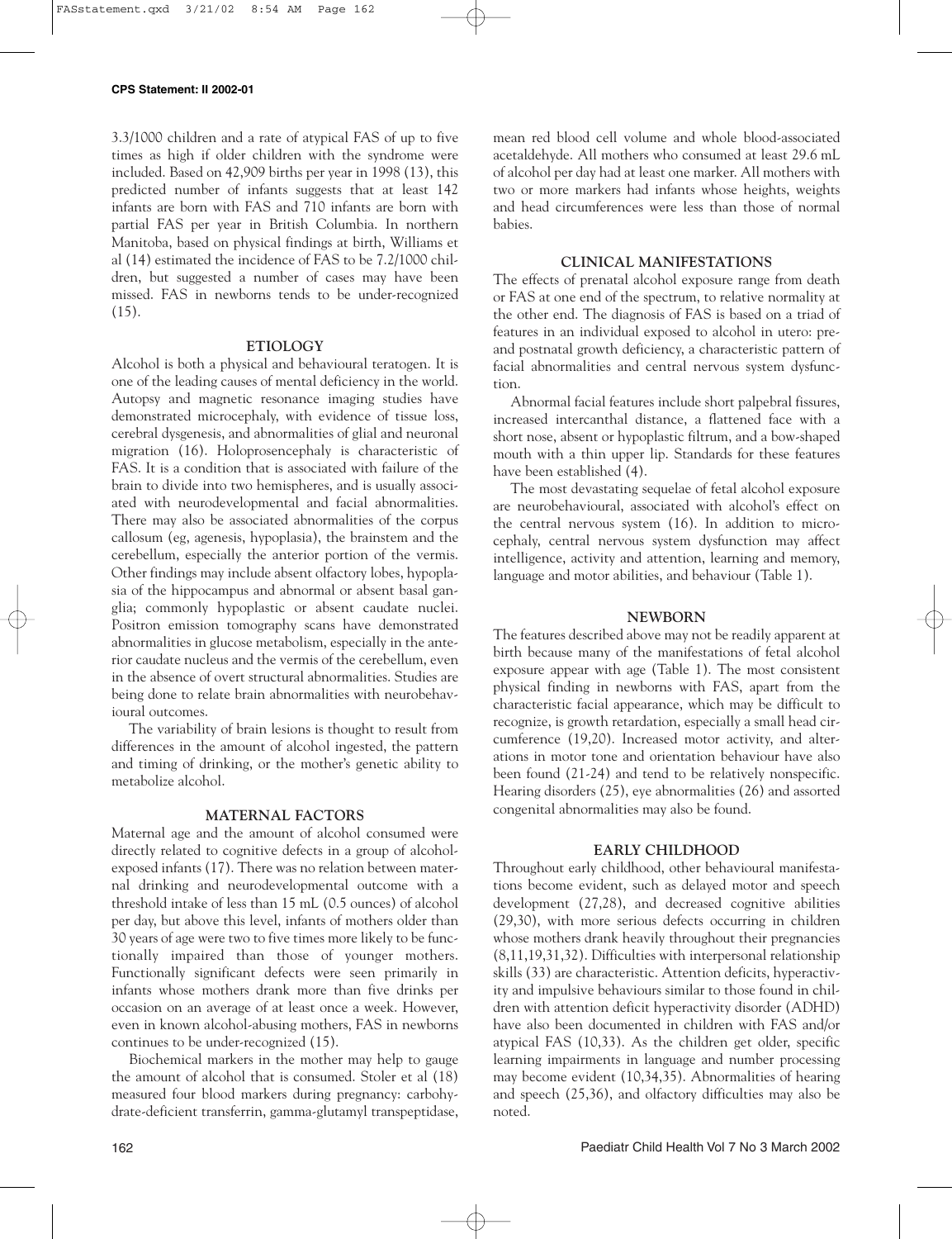Although heavy drinking, and especially 'binge' drinking, appears to have an effect on cognition, behaviour and development, several studies suggest that behavioural abnormalities and language deficits may vary greatly. Greene et al (37) followed, up to the age of three years, a cohort of infants who were exposed to alcohol prenatally and found no significant relationship between alcohol exposure and language difficulties, unless craniofacial effects of FAS were present. Similarly, Russell et al (38) found no significant difference in the intellectual development or auditory processing in children of moderate or 'social' drinkers who had no stigmata of FAS or atypical FAS. Abel (3) gave convincing arguments that low alcohol consumption levels are unlikely to cause FAS, that effects depend on high blood alcohol levels, and that the number of drinks consumed at a time is more important than the 'average' alcohol consumption. Similarly, Godel et al (20) found that moderate drinking (fewer than five drinks, less than once per week) had no measurable effect on the newborn size compared with frequent or binge drinking, which was associated mainly with microcephaly.

Central nervous system dysfunction affects mainly intelligence, activity and attention, learning and memory, language, and motor abilities.

Effects on activity and attention include tremulousness, hyperactivity, irritability (hallmarks), attention deficits (increased nonalert state) and impulsivity. Unlike children with ADHD, who may show a similar spectrum of activity, children with FAS and/or atypical FAS scored more like normal controls on tests of vigilance and reaction time. Ingestion of alcohol in the 'social drinker' range – 13.3 mL of absolute alcohol per day (AAP) – was associated with a poorer attention span, even when controlled for parity, smoking, home environment and the sex of the child. In these cases, hyperactivity was not the issue.

The Intelligence Quotient (IQ) in children with FAS is highly variable, ranging from 50 to 115. In the six-year-old offspring of mothers with 'problem' drinking during pregnancy, a mean decrease of seven IQ points was found (38,39). Streissguth et al (40) found a similar decrease in IQ in six-year-old children who had been exposed to 'binge' drinking (greater than five drinks at one time) in utero. In a study by LaDue et al (41), adolescents and adults with FAS were found to have intellectual functioning in the mild to moderate range of impairment, with 46% scoring an IQ of less than 69. There was a marked discrepancy between a mean verbal IQ of 65 and a performance IQ of 79, with significant specific deficits in academic and adaptive function.

Even with a normal IQ, learning tended to be compromised in alcohol-exposed children. Features included poor short term memory with intact long term memory, difficulty establishing routines in infants (Brazelton Scale) (42), decreased academic performance, especially with 'binge' drinking, problems with verbal memory (recalling Word List) (43), and defects in spatial memory, with poor retention of learned tasks. Defects identified by testing include defects in replicating shapes from memory (clock drawing),

# **TABLE 1**

# **Age-related diagnostic criteria for fetal alcohol syndrome and/or atypical fetal alcohol syndrome**

## **Infants**

History of prenatal alcohol exposure

Facial abnormalities

Growth retardation – height, weight, head circumference

Hypotonia, increased irritability

Jitteriness, tremulousness, weak suck

Difficulty 'habituating', getting used to stimulation

### **Preschool**

History of alcohol exposure, growth retardation, facial abnormalities

Friendly, talkative and alert

Temper tantrums and difficulty making transitions

- Hyperactive; may be oversensitive to touch or over-stimulation
- Attention deficits, developmental delays speech, fine motor difficulties
- Apparent skill levels may appear to be higher than their tested levels of ability

### **Middle childhood**

History of alcohol exposure, growth retardation, facial abnormalities

Hyperactivity, attention deficit, impulsiveness

Poor abstract thinking

- Inability to foresee consequences of actions
- Lack of organization and sequencing

Inability to make choices

Lack of organizational skills

Inappropriate behaviour

Overly affectionate – does not discriminate between family and strangers

- Lack of inhibitions
- Communication problems

Lack of social skills to make and keep friends

Unresponsive to social clues

Uses behaviour as communication

Difficulty making transitions

Academic problems – reading and mathematics

Behaviour problems – 'stretched toddler'

#### **Adolescent and adult**

- History of alcohol exposure, growth retardation, facial abnormalities
- Intelligence Quotient average to mildly retarded with wide range; continued school difficulties

Difficulty with adaptive and living skills

- Attention deficits, poor judgment, impulsivity lead to problems with employment, stable living and the law
- Serious life adjustment problems depression, alcoholism, crime, pregnancy and suicide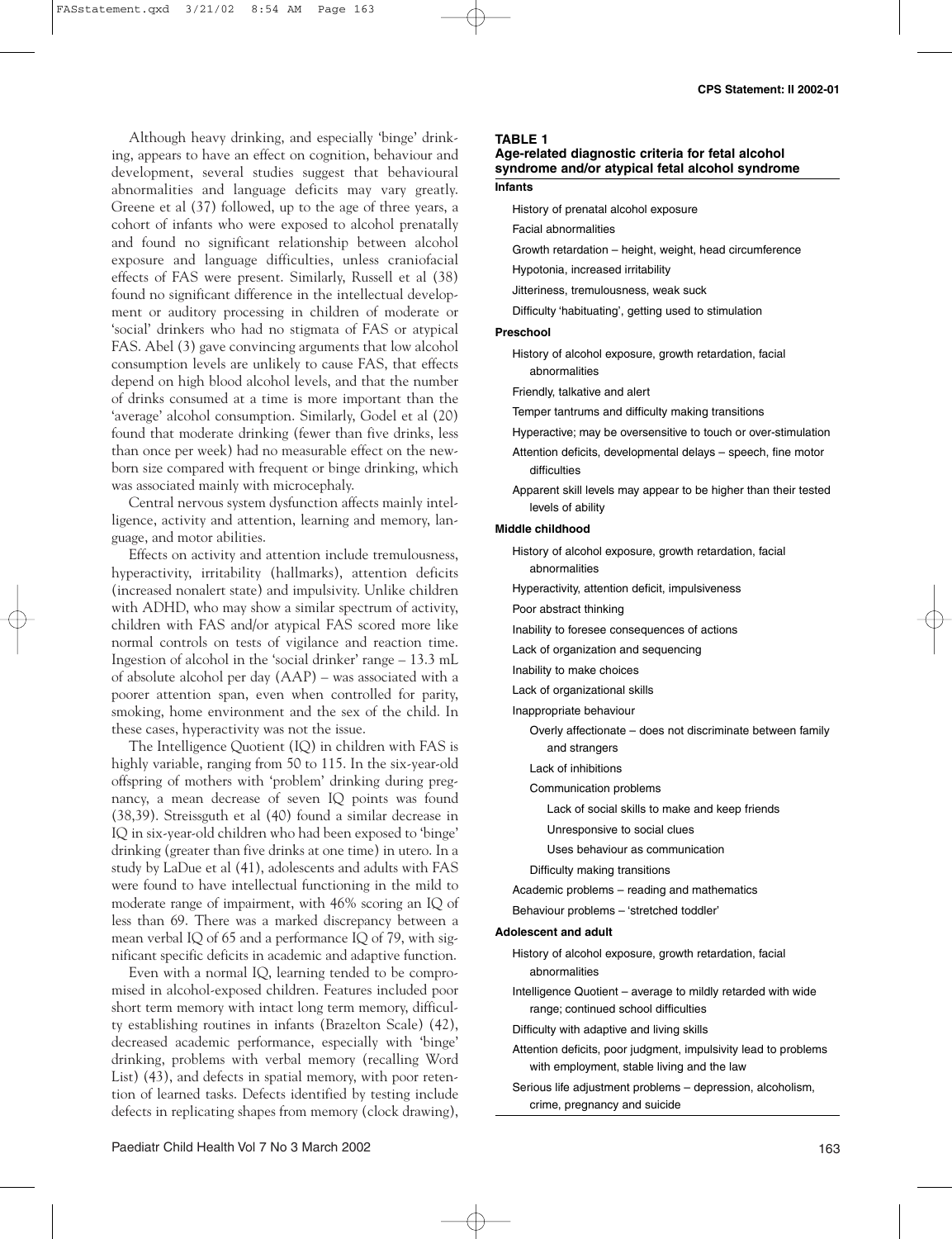### **TABLE 2**

### **Cognitive and behavioural profile of children with fetal alcohol syndrome and/or atypical fetal alcohol syndrome**

| svnurome                                     |
|----------------------------------------------|
| Lack of organization                         |
| Sequencing                                   |
| Inability to make choices                    |
| Poor abstract thinking                       |
| Inability to foresee consequences            |
| Impulsive                                    |
| Inappropriate behaviour                      |
| Excessive friendliness                       |
| Lack of inhibitions                          |
| Inability to learn from previous experiences |
| Communication problems                       |
| Unresponsive to social clues                 |
| Inability to make and keep friends           |
| Use behaviour as communication               |
| Difficulty with adaptive living skills       |
|                                              |

and recalling and copying details. Problems with reading and mathematics are common (10).

Speech delay and language deficits such as difficulties in word comprehension, naming ability, articulation, expressive and receptive language skills, and articulation disorders are also typical.

Interpersonal skills tend to be impaired (34) and behaviour problems are common (Table 2). Difficulties include the inability to make and keep friends. Children with FAS and/or atypical FAS are excessively friendly, even to strangers, and lack the ability to discriminate between friends, family and strangers.

Cognitive problems are also common in children with FAS. Attention, short term memory, flexibility and planning, auditory memory (tapping memory and number sequences), and spatial visualization all may be affected (24). These children may also have motor problems, including delayed motor development, impaired fine motor skills and difficulties with balance (25). Problems that can be exposed by testing include delay in motor development and fine motor coordination, uncoordinated motor patterns, ataxia, hemiplegia, defects in motor speed, precision, finger tapping speed and grip strength (10).

Individuals exposed to alcohol in utero may have long term sequelae that requires life-long care and attention. LaDue et al (41), Olson et al (44) and Streissguth et al (45) have established a profile of psychological and behavioural manifestations of FAS and atypical FAS that do not improve with age. Poor judgment and the inability to appreciate the possible consequences of an action are common. If these characteristics are combined with frustration by poor school performance or a tendency toward impulsive behaviour, conduct leading to conflict with society may result. Furthermore, excessive familiarity and friendliness even toward strangers, combined with a lack of inhibitions, can also lead to exploitation and abuse.

Other problems with long term implications, such as poor social skills (31), difficulty with organization, and difficulty with recognizing and setting boundaries, make dayto-day living difficult and hazardous (46). These continuing defects distinguish individuals with fetal exposure to alcohol from individuals with attention deficit disorders and learning disabilities not associated with alcohol exposure. There is evidence that adequate and early intervention can minimize the effects of behaviours related to FAS or atypical FAS (28,30). Thus, it is important to recognize individuals with FAS or atypical FAS early.

# **DIAGNOSIS AND MANAGEMENT**

Management of FAS needs a proactive approach.

- The first aim is prevention: changing attitudes toward drinking in young people of school age.
- The second aim is to identify the at-risk drinker, if possible, before pregnancy occurs, allowing for early intervention in the drinking habits.
- The third aim is to identify the at-risk infant, either at birth or in early infancy.
- The fourth aim is to start intervention as soon as possible to prevent secondary problems.
- The last aim is to make a more precise and definitive diagnosis, either of FAS or of comorbid conditions that require treatment so that specific services can be accessed and specific problems can be addressed.

# **Identifying the at-risk drinker**

As a part of the traditional Aboriginal society, mother and baby are considered parts of a larger circle that involves partners, families and communities (47). Identifying the atrisk women should be done in this context so that sympathetic support and treatment can be mobilized easily.

All women who are seen by primary care physicians, midwives or nurse practitioners should be asked about their drinking habits, whether pregnant or not pregnant. This line of questioning should be done respectfully as part of history taking, in the context of a culturally-based, traditional approach. The extent of drinking can be characterized as follows:

- *Abstainers*: Consume no alcohol.
- *Low-risk drinkers*: Consume one to two standard drinks per day, three times a week or less. Alcohol has no effect on their health. They do not use alcohol while driving, while pregnant, when breastfeeding or with certain medications.
- *At-risk drinkers*: Consume seven to 21 standard drinks per week. Consume more than three to four standard drinks per occasion, or drink in high-risk situations.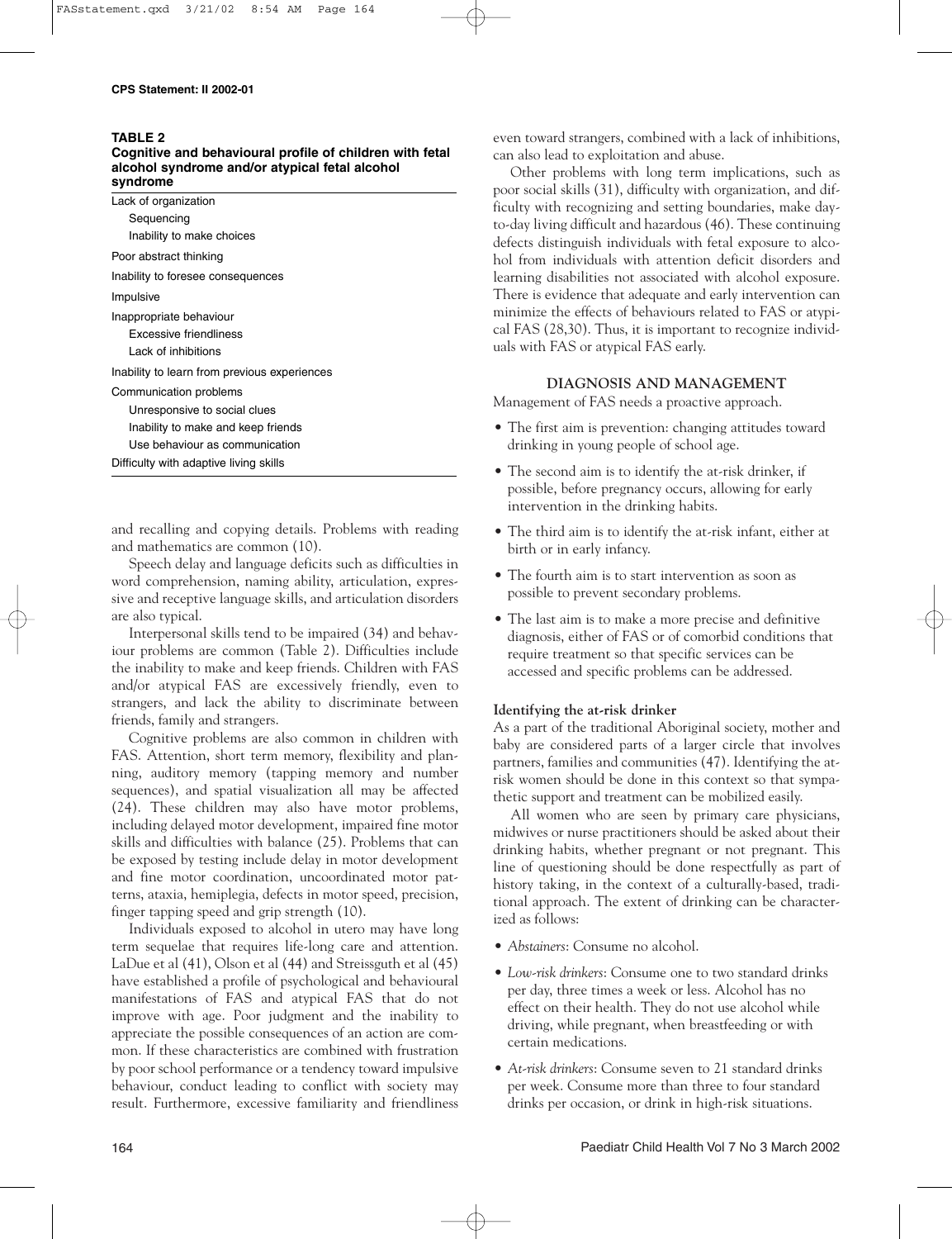• *Problem drinkers*: Consume more than 21 standard drinks per week and may experience negative consequences (behavioural, family, medical, mental health, employment, legal, etc) from such drinking.

There are a number of ways to approach the subject of drinking. Questions should be part of a complete history that includes dietary intake, smoking habits and the extent of drinking. The questioner should be supportive and nonconfrontational, because merely asking the questions about drinking may elicit a defensive response. Nevertheless, it is important that all women, whether nonpregnant (Appendix 1) or pregnant (Appendix 2) be asked about their drinking habits.

Answers to these questions help to assess the degree of problem drinking and can lead to one of four possible conclusions:

- patient is an at-risk drinker;
- patient is a problem drinker;
- patient may be alcohol-dependent; and
- patient is not at risk (48).

An alternative approach to risk assessment is called Tolerance-Annoyance, Cut Down, Eye Opener (T-ACE).

- How much alcohol do you drink before you feel its effects? (**Tolerance**)
- Has anyone **Annoyed** you by saying you should cut down on your drinking?
- Have you ever thought you should **Cut Down**?
- Have you ever had a drink to get going in the morning? (**Eye Opener**)

If the woman answered the tolerance question with two or more drinks, the score is 2. A positive response to the other questions yields a score of 1 for each question. A total score of 2 or more indicates 'at-risk' drinking behaviour (49).

At-risk drinkers who are not pregnant should be advised to cut down or abstain from alcohol use. Dependent drinkers should be asked to abstain and should be referred to an alcohol specialist. The goal for a pregnant woman should be complete abstinence. Advice should be given with the support of the spouse, family and friends who are closest to the person at risk. The object is to make them allies for supporting the change in behaviour (47). Strategies for intervention are outlined in the booklet, *A Guide for Primary-Care Providers* (48). Close follow-up and sympathetic support are essential.

# **Early identification of the at-risk child**

**The importance of early diagnosis:** The earlier that FAS and its associated problems are identified, the sooner effective management can begin. The doctor or the midwife is usually the first to be confronted with a potentially affected baby and has an important role to play in diagnosis and management. With early diagnosis, anticipatory guidance and support can be provided to the mother. Alcohol-affected infants may be very difficult to manage and there is potential for child abuse. It is also important to prevent further exposure of the infant to alcohol through breastfeeding (50). Assessments and early intervention programs should be mobilized early so that plans can be made for the child's future educational needs. There is evidence that early intervention may help to prevent and minimize secondary FAS and/or atypical FAS behavioural effects.

# **Identification of the at-risk newborn**

Appendix 3 is a useful screen to help the primary care practitioner identify the newborn at risk for FAS (51). Suspicion of FAS is based on physical signs, growth retardation, especially of the head (4,20), characteristic facial features (1,2,52) and evidence of central nervous system dysfunction. Affected newborn infants tend to sleep poorly; be irritable; be hypersensitive to touch, light and sound; have difficulty establishing routines; and be poor feeders.

**Early management:** Identified at-risk infants should be referred to early childhood intervention programs without delay to prevent damaging behaviours that may develop, and to deal with developmental problems. The mother should be given support and help in dealing with a difficult infant. Often, the mother has FAS and may have problems coping with a difficult child.

# **Identification of possible FAS in the toddler or preschool child**

The older at-risk child will often present with more definite and specific signs than the newborn child: developmental delay, especially of speech, poor growth and behavioural abnormalities. Characteristic behavioural manifestations of FAS, such as hyperactivity, poor judgement, inability to appreciate consequences of actions, excessive friendliness, difficulties with sequencing, poor short term memory and learning difficulties, may become apparent at this stage. Screening of the 18- to 24-month-old child (Appendix 4) and of the four- to five-year-old child (Appendix 5) can help the paediatrician, physician or public health nurse in the diagnosis and management of FAS (51). Appendix 6 gives standards for measurements of palpebral fissure. No standards have been established for Canadian Aboriginal people.

**Early management:** If behavioural, physical or learning difficulties typical of FAS are identified, the child should be referred not only for further diagnostic work-up by an FAS team, but also for help in managing behaviours. However, it is important to begin intervention even in the absence of a definitive diagnosis.

# **Identification of FAS in the school-aged child**

The school-aged child, if not previously identified, will usually be referred for diagnostic work-up because of learning problems – especially with reading and mathematics – or with behavioural abnormalities. The full spectrum of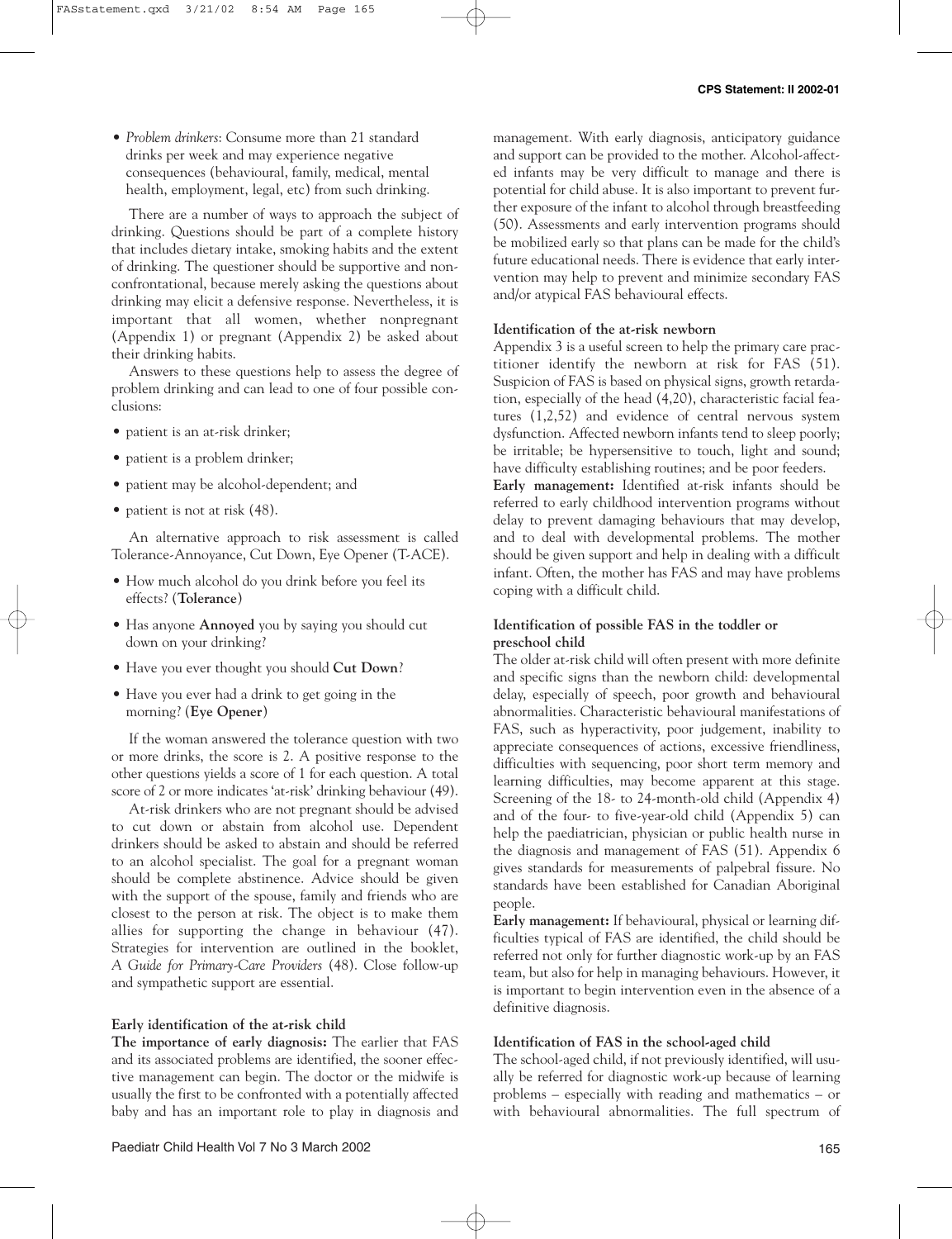### **TABLE 3**

# **Tests available to delineate neurodevelopmental problems**

# **Tests used to measure intelligence may include:**

Bayley Scales of Infant Mental and Motor Development (Bayley) resulting in a Mental Development Index

Stanford Binet – yields Intelligence Quotient (IQ)

### Wechsler Scales – yield IQ

- Wechsler Preschool and Primary Scales of Intelligence (WPPSI and WPPSI-R [revised])
- Wechsler Intelligence Scale for Children (WISC and WISC-R [revised])
- Wechsler Adult Intelligence Scales

## **Tests used to measure attention and hyperactivity include:**

Taland Letter cancelling test

WISC-R digit span

- Wisconsin Card Sorting Test (WCST) indicates shifting attention
- Attention deficit hyperactivity disorder comprehensive Teacher's Rating Scale (ACTeRS) (54)

## **Tests of learning and memory include:**

Brazelton Scale – habituation (42)

Pediatric Early Elementary Examination (PEEX) (60)

Pediatric Examination of Educational Readiness (PEER) (61) Brigance (53,62)

# **Tests of language include:**

Denver Development Screening Test (DDST)

Word Span

Naming

Word comprehension

Woodstock Reading Mastery

### **Tests of motor abilities include:**

DDST

WISC-R

PEEX (60)

PEER (61)

# **Tests of social skills and behaviour include:**

Vineland Adaptive Behaviour Scales (VABS) (31)

Fetal Alcohol Behavior Scale (FABS) (43)

FAS\atypical FAS Scale (10)

ACTeRS (54)

# **Tests of Visual-spatial difficulties include:**

Beery Developmental Test of Visual-Motor Integration Frostig Developmental Test of Visual Perception PEEX (60) PEER (61)

behavioural abnormalities (Tables 1,2) may be evident as well as secondary, usually negative, behavioural manifestations. This child should be referred for a full work-up, which requires cooperation among the teacher, parent, school psychologist and physician.

# **Making a definitive diagnosis**

A definitive diagnosis of FAS is difficult to make because there are no biochemical markers and the manifestations of this condition are so variable. Making the diagnosis depends on identifying a spectrum of clinical characteristics that are static and not due to postnatal factors. The participation of a team of skilled physicians and psychologists may be needed to carry out the detailed physical examination, developmental assessment, cognitive tests and parental and school behaviour questionnaires to provide the precision required for diagnosis.

The 4-digit Diagnostic Code (4) provides a reproducible, objective, consistent and precise method for the diagnosis of FAS. Four criteria are assessed, quantified and assigned a rating of 1 to 4 for each criteria, depending on the degree of abnormality:

- impaired growth;
- facial abnormalities (52);
- abnormal brain function; and
- degree of maternal drinking.

Precise criteria for evaluating maternal drinking, growth and facial characteristics are provided with the diagnostic guide (4). Although brain dysfunction is the most significant disability caused by prenatal exposure to alcohol, it is also the most difficult to assess because it includes parameters, such as IQ, cognition, and neurological and behavioural abnormalities, that vary considerably among individuals. Dysfunction is rated on a scale of 1 to 4, depending on severity.

A rating of 4 (definite brain dysfunction) defines a situation of 'static encephalopathy' and depends on definite findings of brain damage – microcephaly, abnormalities of brain imaging, persistent neurological findings of prenatal origin and/or an IQ score of 60 or lower.

At the other end of the scale, a rating of 1 (absent) is given when no brain problems are demonstrated.

A rating of 3 (probable brain dysfunction), also characterized as 'static encephalopathy', is based on abnormalities in three of four areas of brain function affecting cognition, achievement, adaptation, neurological 'soft' signs and language.

A rating of 2 (possible brain dysfunction), referred to as 'neurobehavioural disorder', is based on personal observations and historical information about behaviour, suggesting the possibility of brain damage.

Defining these abnormalities may depend on extensive observation, checklists and testing. The easily administered and specific fetal alcohol behaviour scale, developed and standardized by Streissguth et al (43), may be useful in quantifying behaviours. It is based on scoring a simple "yes/no" on 36 items and the results are valid regardless of age, race, sex or IQ.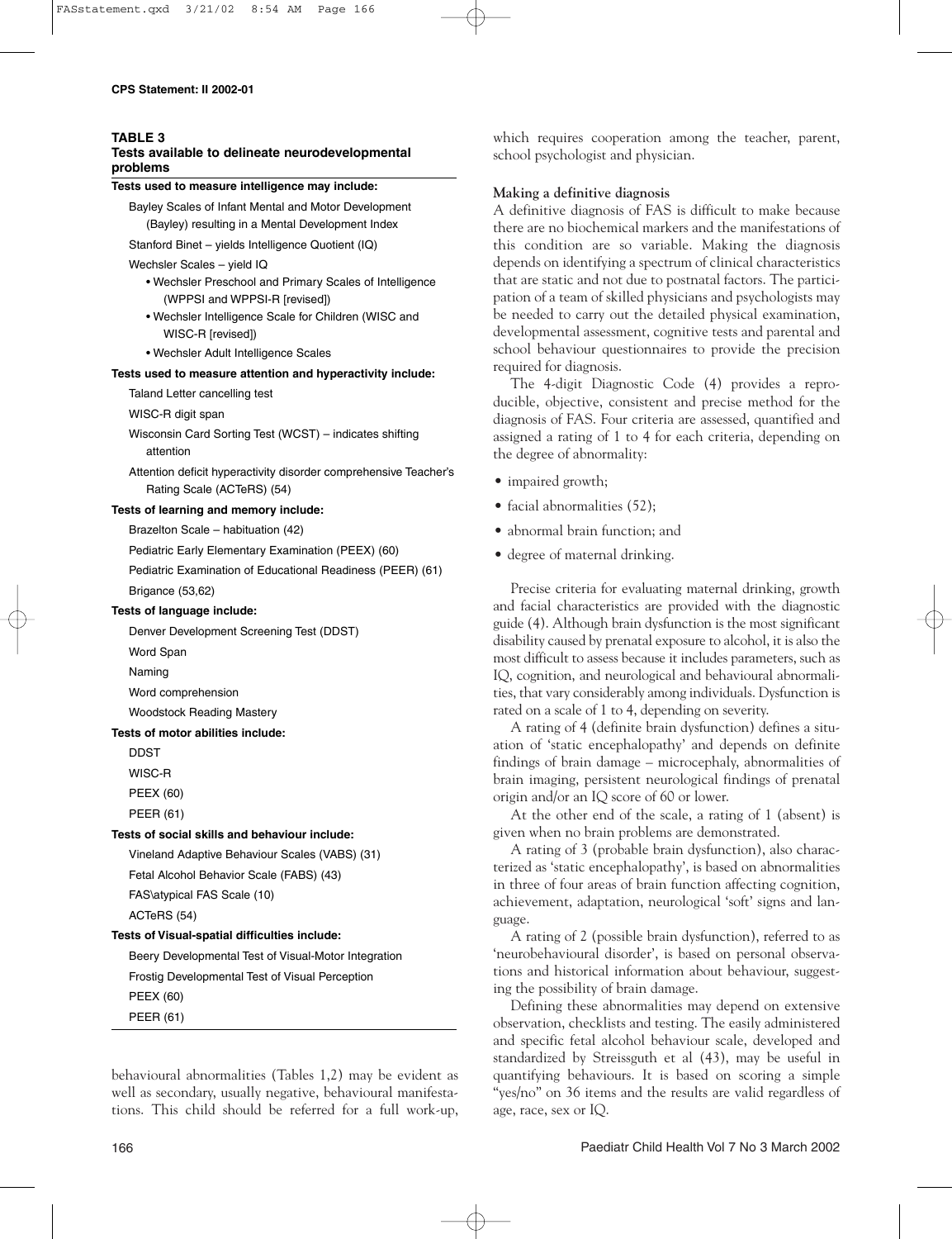Table 3 lists a number of tests that may also be useful in quantifying behaviours, and cognitive and neurodevelopmental abnormalities, but may require the services of a psychologist (42,43,53,54).

The numbers obtained in the four categories are then slotted into a four-digit diagnostic code. Codes vary from 1111 (normal) to 4444 (unequivocal FAS) (4). Grouping results in 22 code combinations, all of which lead to different diagnostic possibilities. Only three possibilities refer to FAS (FAS, alcohol exposed; FAS, alcohol exposure unknown; and atypical FAS, alcohol exposed). Advantages of this system include precision and reproducibility, consistency of diagnosis and consideration of other possible diagnoses. Disadvantages include the possibility of false negatives. For instance, if a definite history of alcohol exposure and behaviours typical of FAS are found (Table 2), but growth failure and typical FAS facial features are absent, the resultant scores (1134 or 1143) would be designated as 'static encephalopathy' and not FAS, even though fetal alcohol exposure may be the likely cause. This difference in labelling may be important because funding for intervention services may hinge on a stated diagnosis of FAS.

The use of the four-digit diagnostic scale is recommended for making the diagnosis of FAS. It is fairly simple and straightforward, and can be carried out by a well-trained physician with a minimum of sophisticated tests. Testing by a psychologist may be useful in further defining disabilities and in planning intervention.

### **INTERVENTION**

Intervention should be based on need, and should not be delayed because of long waiting lists or delay in accessing definitive diagnostic services. The consequences of delaying treatment can be serious for children with FAS. Children with FAS who are excessively friendly may be at risk for abuse, and those who lack a sense of consequence may get into trouble with the law. Indeed, a high percentage of youth in the criminal justice system have been identified with FAS and/or atypical FAS (55). Delays in dealing with behavioural and cognitive problems at this stage can result in secondary disabilities (56) and problems such as school failure, loss of self-esteem, frustration and acting out. While abnormalities associated with FAS are permanent and life-long, some can be modified with early intervention. Indeed, the literature on FAS is full of reports of successes associated with early intervention (57).

If neonatal or infant screening identifies behavioural or neurodevelopmental abnormalities, treatment should start as soon as possible. Health care providers should not wait for a more definitive diagnosis, but should begin working on the child's interpersonal behaviours and learning in a way that promotes self-worth and self-esteem. This approach means identifying the child's strong points and building on them.

Referral for a more specific diagnosis is important to establish an etiology. Because not all children with FAS and/or atypical FAS have the same spectrum of abnormalities, identification permits the planning an intervention program that is more specific to the individual.

Infants with FAS and/or atypical FAS are very difficult to manage, and because of this problem, they are at risk for abuse from caregivers. Caregivers must be given information about what to expect from the infant and should be provided with guidance in managing behaviours. They may need respite care.

Parents and caregivers can learn to take cues from the baby. Infants should be handled and stroked gently, and cuddled frequently with frequent eye contact and soft, soothing words. Sudden movements and bouncing should be avoided. Infants and children with FAS and/or atypical FAS handle transitions poorly, so it is important to establish a strict routine.

Long term objectives of early childhood intervention and education include:

- establishing and maintaining a sense of self-worth;
- establishing acceptable interpersonal behaviour;
- fostering independence; and
- teaching children how to make acceptable decisions.

Within an early childhood intervention program, these children may be taught to function within their limitations, learn how to make proper choices, develop acceptable interpersonal skills, master basic life skills and, above all, maintain self-esteem. Such educational intervention often means scaling down academic expectations and emphasizing training for future self-sufficiency. Programming for success can result in improved learning and enhanced self-image, which in turn can decrease 'acting out' behaviours.

As children get older, their difficult behaviours may be related to limited short term memory, problems with sequencing, difficulties making choices and a lack of appreciation of consequences of actions. As a result, they have difficulty remembering simple routines and instructions. It is important to keep tasks simple, to use concrete examples and to give instructions one at a time. They may have difficulty recognizing and reacting to dangerous situations, so may need to be protected at all times. Limits should be simple and consistent and explanations should be given calmly. Tantrums may represent attempts at communication and should be handled with short time-outs. Children with FAS and/or atypical FAS need to be taught effective means for making their wants known.

Strategies for dealing with difficult behaviours include the following.

- Keep tasks simple.
- Use concrete examples.
- Keep instructions simple and give them one at a time.
- Concentrate on life skills.

More specific strategies depend on the problems that are uncovered. Hinde (58) outlined approaches to specific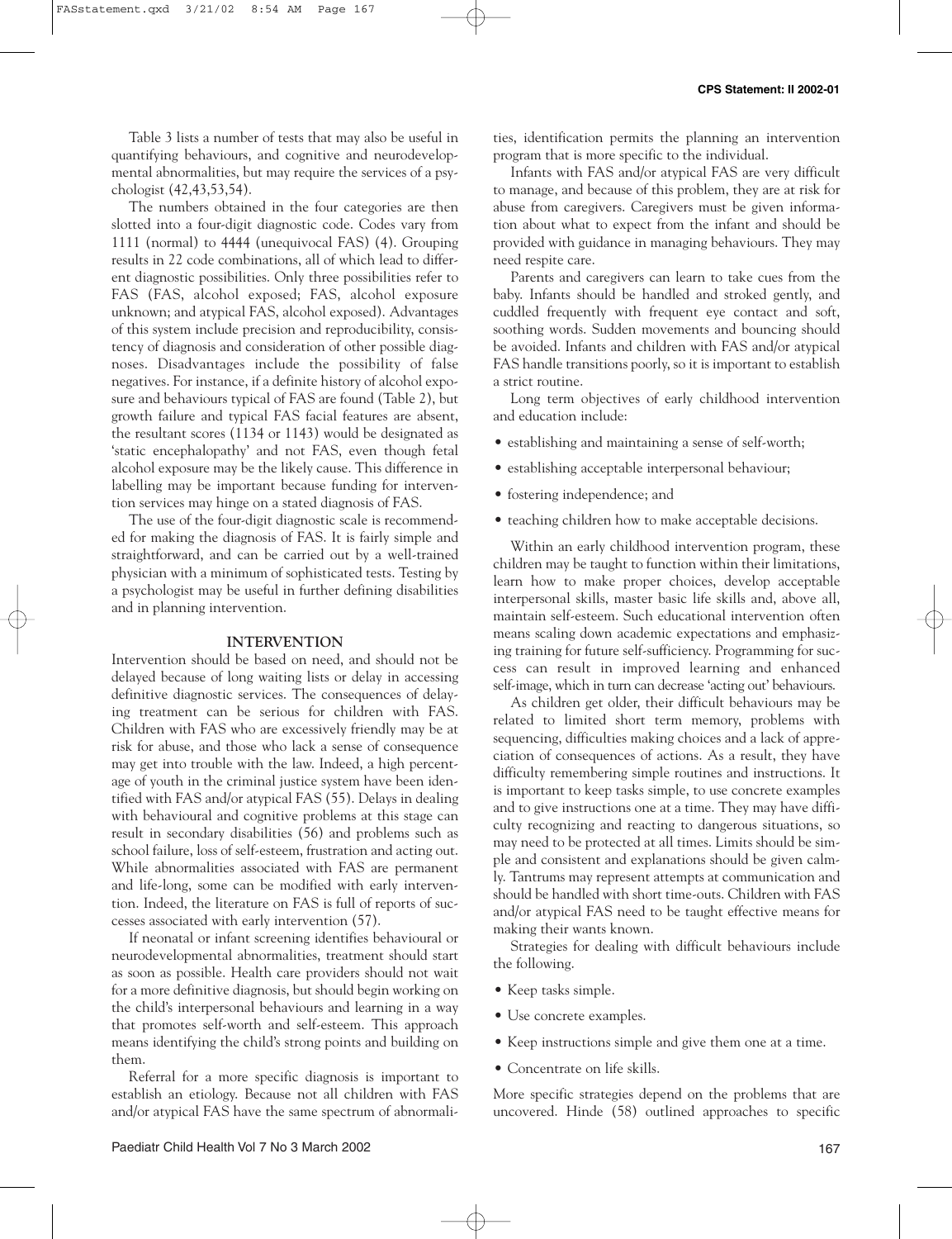behaviours in the one- to three-year-old child with FAS or atypical FAS.

Close communication and cooperation is necessary between parents and professionals. Parents should be taught how to analyze tasks by identifying a desired outcome, then breaking the task down into small steps. Specific measures can be developed to help modify attention and hyperactivity problems. Teaching the child to distinguish family and friends from strangers can diminish the problem of excessive friendliness. Poor sequencing can be addressed by establishing routines and using pictures to reinforce them. The goal is to help children learn skills that will eventually lead to independent living.

Similar strategies can be extended to the preschool- and school-aged child (59). Teachers need to be trained in effective techniques and need to work in cooperation with parents and school psychologists.

It is important to train specialists to deal with behavioural abnormalities in early childhood intervention programs. Intervention by community-based specialists working directly with parents or foster-parents should be carried out in the context of the family and the community. Because experts in early childhood education are few, their services could be supplemented by well-trained volunteers who could do home visits and supply family support. Training could occur in the community in a fashion that is modelled on the training of crisis-line volunteers.

If possible, affected children should remain with their birth families. Parenting courses should be made available and parents should be encouraged to participate. However, if the mother has been affected by FAS or is unable to cope, or if the family situation threatens the well-being of the child, foster care may be necessary. Foster families should have specific training or be experienced with FAS children. The frustration level is often very high and caregivers need respite. Multiple foster homes should be avoided because they are damaging to attachment and the child's selfesteem. Some individuals with FAS may not be able to develop the skills to live independently and may require long term group home placement.

Ongoing research is desirable to see whether measures taken are effective and should be criteria-based. Using the 4-digit Diagnostic Code assures that criteria for diagnosis are consistent. It also allows comparisons of prevalence, outcomes and the effectiveness of preventive and intervention measures.

### **FUNDING**

Children across Canada do not have equal access to diagnostic and intervention services. For example, status Indians are funded for more comprehensive services than nonstatus individuals in northern Saskatchewan, despite having the same range of problems. Training of early childhood education specialists, school psychologists, occupational and physiotherapists should also be covered globally.

Funding should not depend on a formal diagnosis of FAS. Because of waiting lists and the lack of a definitive diagnosis, the 'window of opportunity' for dealing with behavioural abnormalities and preventing secondary disabilities is often missed. Currently, only children who are labelled as 'disabled' can access funding. FAS and related developmental and physical conditions should be considered disabilities that are eligible for financial help.

Funding for FAS must be global, with each jurisdiction contributing to a 'pot' from which all children can benefit. This would require unprecedented cooperation between the federal government, provincial governments, social services, native bands and departments of education.

# **RECOMMENDATIONS**

The Canadian Paediatric Society recommends that the following measures be taken to prevent, diagnose and manage FAS.

- Primary prevention of FAS should involve schoolbased educational programs; early recognition; treatment of at-risk women; and communitysponsored, culturally-centred programs. Health care providers should ask women about their drinking habits, whether or not they are pregnant.
- Health care providers play an important role in identifying babies or children with FAS. They should become familiar with the screening tools that are available to diagnose the condition in children at various ages.
- If behavioural or physical abnormalities consistent with FAS are identified, intervention should begin without delay, even before a definitive diagnosis is made.
- Intervention programs should involve the child's family and community.
- FAS diagnostic and treatment services require a multidisciplinary approach, involving physicians, psychologists, early childhood educators, teachers, social service professionals, family therapists, nurses and community support circles.
- Diagnostic and treatment services should be publicly funded and available to all Canadians, regardless of their ethnicity, status (eg, status and nonstatus aboriginals), place of residence or income.
- Interventions should continue to be evaluated for effectiveness.
- To ensure that all children have access to the appropriate services and support, cooperation is required at various levels and across various sectors: federal government; provincial ministries of health, social services and education; and local community groups.
- Individuals and groups providing diagnostic and treatment services should take a culturally based, holistic approach.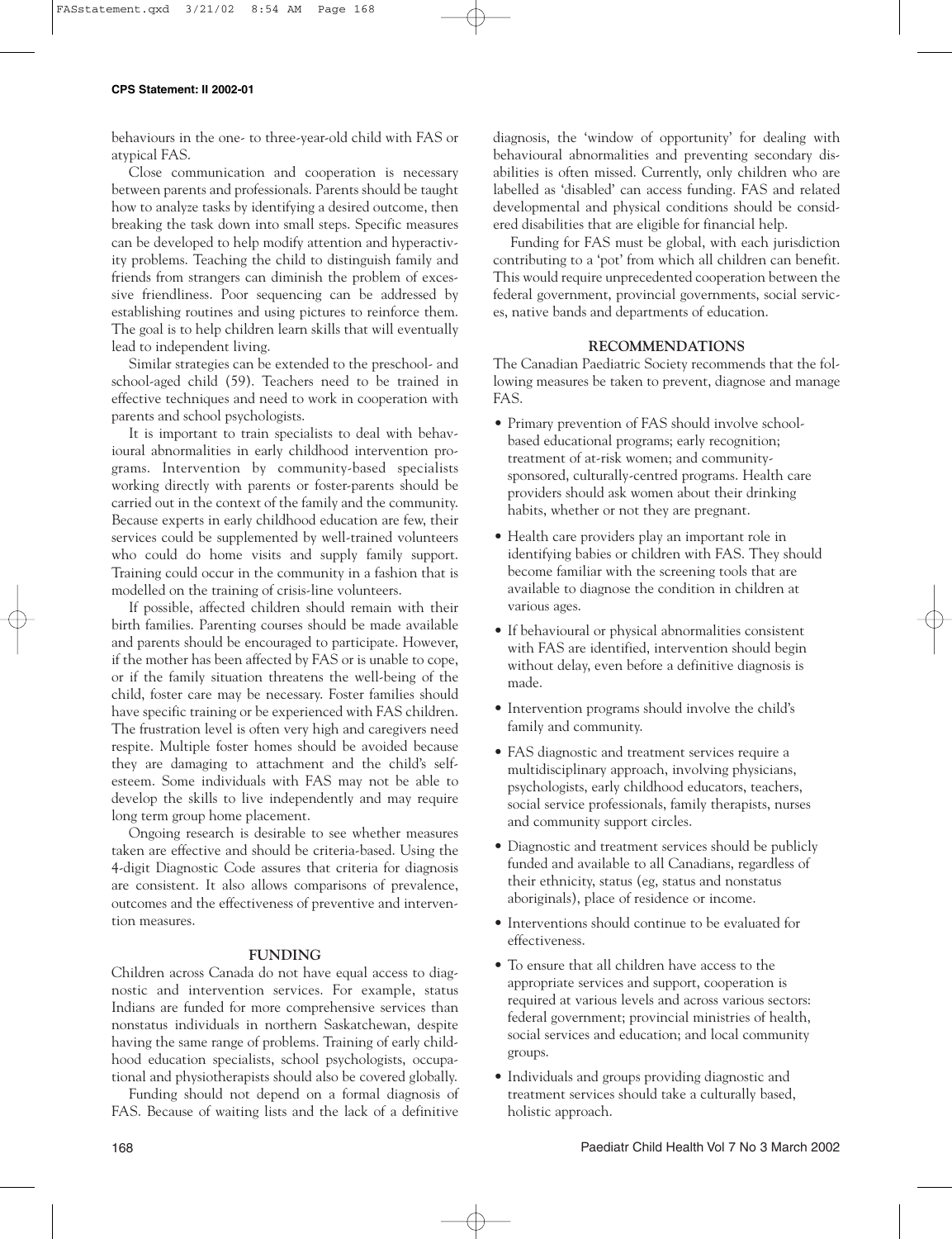|         | <b>Health Screening Survey</b><br>This survey is designed for women who are NOT pregnant                                                                                                                                          |       |                       | Scoring for Health Screening Surv<br>(For women who are NOT pregnant)                                                                                                                                                                                                  |
|---------|-----------------------------------------------------------------------------------------------------------------------------------------------------------------------------------------------------------------------------------|-------|-----------------------|------------------------------------------------------------------------------------------------------------------------------------------------------------------------------------------------------------------------------------------------------------------------|
| Name:   | Date:                                                                                                                                                                                                                             |       |                       | The form is to be completed by the patient's nurse or other health                                                                                                                                                                                                     |
|         | We would appreciate it if you would answer the following questions. This information<br>will be kept confidential and will be used by your health care team to improve your                                                       |       |                       |                                                                                                                                                                                                                                                                        |
| health. |                                                                                                                                                                                                                                   | Name: |                       | Date:                                                                                                                                                                                                                                                                  |
| 1.      | $\Box$ Yes $\Box$ No<br>In the past 3 months, have you smoked cigarettes?                                                                                                                                                         |       | these health issues.  | The questions (#1-3) about smoking, seatbelt safety, and exercise an                                                                                                                                                                                                   |
| 2.      | Do you use a seatbelt every time you ride in a motor vehicle?<br>D Yes <sub>U</sub> No                                                                                                                                            |       |                       | Alcohol Questions B Please check the appropriate boxes, based on a                                                                                                                                                                                                     |
| 3.      | Do you exercise three or more times per week?<br>$\Box$ Yes $\Box$ No                                                                                                                                                             |       |                       | Health Screening Survey alcohol questions (#4-7).                                                                                                                                                                                                                      |
| 4.      | In the past 3 months, about how many days a week did you have two or more standard<br>drinks (a standard drink is one 12 oz. bottle or can of beer or wine cooler, a 1.5 oz. shot of<br>hard liquor, or one 5 oz. glass of wine)? | a)    |                       | LI Yes LINo Patient admits to drinking almost every day (4<br>(See question 4)                                                                                                                                                                                         |
|         | $\Box$ 1 day or less per week<br>$\Box$ I never drink more than one drink per day                                                                                                                                                 | b)    |                       | Cl Yes [1No Patient admits to drinking four or more drinks<br>(See question 5)                                                                                                                                                                                         |
|         | $\Box$ I've had no alcohol in the past 3 months<br>$\Box$ 2-3 days per week<br>$\Box$ 4 or more days per week                                                                                                                     | c)    |                       | □ Yes □ No Patient reports that it takes more than two drin<br>(See question 6)                                                                                                                                                                                        |
| 5.      | In the past 3 months, about how many days a week did you have four or more standard<br>drinks?                                                                                                                                    | d)    |                       | □ Yes □ No Patient reports that family members or friends<br>about her alcohol use (See question 7)                                                                                                                                                                    |
|         | 1 day or less per week<br>$\Box$ I never drink more than 3 drinks per occasion<br>□ 2-3 days per week<br>$\Box$ I've had no alcohol in the past 3 months                                                                          |       |                       | Summary - Please check the appropriate box.                                                                                                                                                                                                                            |
|         | □ 4 or more days per week                                                                                                                                                                                                         | Π     |                       | The patient meets one or more of the four criteria for at-risk dr.                                                                                                                                                                                                     |
| 6.      | How many drinks does it take to make you feel high?                                                                                                                                                                               | α     |                       | The patient does not meet any of the four criteria for at-risk dri                                                                                                                                                                                                     |
|         | number of drinks<br>$\Box$ I never drink<br>$\Box$ I'm not sure                                                                                                                                                                   |       |                       | If the patient scores one or more on the criteria for at-risk drinkin,                                                                                                                                                                                                 |
| 7.      | Have any family members, friends, or health care providers been concerned about how<br>much you drank in the last year?                                                                                                           |       | questions: See Assess |                                                                                                                                                                                                                                                                        |
|         |                                                                                                                                                                                                                                   |       |                       |                                                                                                                                                                                                                                                                        |
|         | D Yes D No<br>Please return this survey to your health care provider. Thank you.                                                                                                                                                  |       |                       |                                                                                                                                                                                                                                                                        |
|         |                                                                                                                                                                                                                                   |       |                       |                                                                                                                                                                                                                                                                        |
|         | Assess<br>(For women who are NOT pregnant)                                                                                                                                                                                        |       |                       | Summary<br>(For women who are NOT pregnar                                                                                                                                                                                                                              |
|         | 1. Have you ever felt the need to cut down or control your drinking?<br>$\Box$ Yes<br>$\Box$ No                                                                                                                                   | D.    | Summary:              | <b>Patient is an at-risk drinker</b> (negative response to<br>questions above and is only positive on the Health S                                                                                                                                                     |
| 2.      | Have you ever lost a job because of your drinking?<br>$\Box$ Yes<br>$\Box$ No                                                                                                                                                     | O     |                       | <b>Patient is a problem drinker</b> (1 or 2 positive responent<br>questions above, plus positive on the Health Screeni                                                                                                                                                 |
| 3.      | Has your drinking affected your family, especially your children?<br>$\Box$ Yes<br>$[]$ No                                                                                                                                        | O     |                       |                                                                                                                                                                                                                                                                        |
|         | Have you ever been stopped by the police when you were drinking?<br>$\Box$ Yes<br>$\Box$ No                                                                                                                                       |       |                       |                                                                                                                                                                                                                                                                        |
| 5.      | Have you been injured when you were drinking?<br>Il Yes<br>El No                                                                                                                                                                  |       |                       | Patient may be alcohol-dependent (3 or more pos<br>assessment questions above, plus positive on the He<br>Patients who are at-risk drinkers should receive brief inte<br>Patients who may be alcohol-dependent should receive b.<br>referred to specialized treatment. |
| 6.      | Do you become very nervous or shaky if you stop drinking for more than a<br>day?                                                                                                                                                  |       |                       |                                                                                                                                                                                                                                                                        |
|         | $\Box$ Yes<br>[] No                                                                                                                                                                                                               |       |                       |                                                                                                                                                                                                                                                                        |
|         | 7. Do you need to have a drink in the morning to start your day?<br>$\Box$ Yes $\Box$ No                                                                                                                                          |       |                       |                                                                                                                                                                                                                                                                        |

vey Î.

care provider.

re opportunities for advice on

the patient's responses to the

- 4 or more days/week)
- s per occasion at any time
- nks to get high
- have expressed concern
- rinking
- inking

g, please ask the following

 $int)$ 

- the 9 assessment Screening Survey)
- onses to the assessment ing Survey)
- sitive responses to the<br>ealth Screening Survey)

ervention. ervention.<br>rief intervention and be

*Reprinted with permission from reference 48*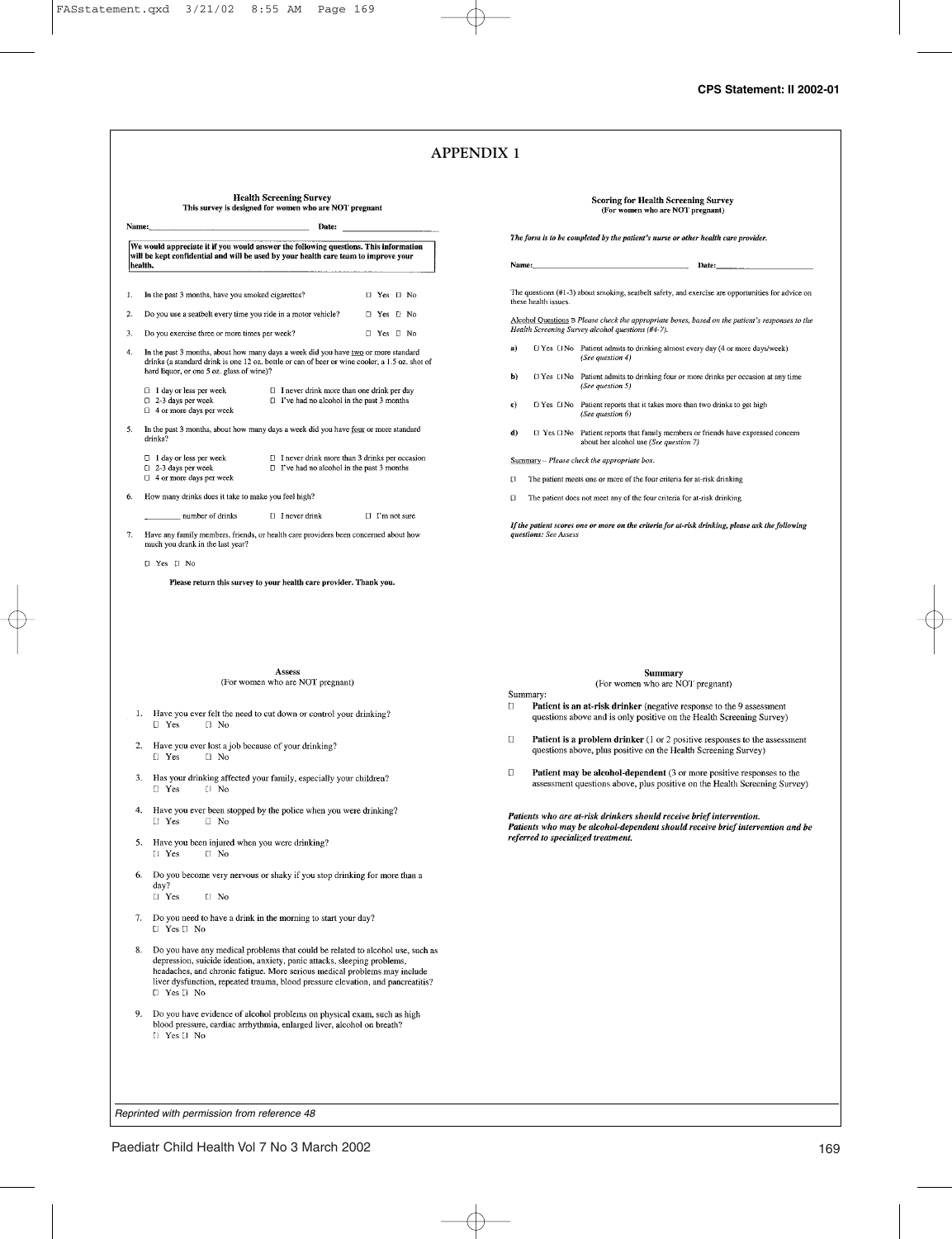**Health Screening Survey** This survey is designed for women who ARE pregnant Name: Date: We would appreciate it if you would answer the following questions. This information<br>will be kept confidential and will be used by your health care team to improve your health. 1. In the past 3 months, have you smoked cigarettes?  $\Box$  Yes  $\Box$  No Do you use a seatbelt every time you ride in a motor vehicle? **U** Yes  $\overline{2}$ .  $\Box$  No  $\overline{\mathbf{3}}$ Do you exercise three or more times per week?  $\Box$  Yes  $\Box$  No In the past 3 months before your current pregnancy, about how many days a week did you have one or more standard drinks (a standard drink is one 12 oz. bottle or can of beer or  $\overline{4}$ wine cooler, a 1.5 oz. shot of hard liquor, or one 5 oz. glass of wine)? [11 day or less per week [1] never drink more than one drink per day  $\Box$  I've had no alcohol in the past 3 months  $\Box$  2-3 days per week □ 4 or more days per week How many drinks does it take to make you feel high? number of drinks  $\Box$  I never drink  $\Box$  I'm not sure Have any family members, friends, or health care providers been concerned about how 6 much you drank in the last year? [] Yes  $\Box$  No Since you became pregnant, on average, about how many days a week do you have two or more standard drinks? 7.  $\Box$  I day or less per week  $\Box$  I stopped drinking as soon as I found out I was  $\Box$  2-3 days per week pregnant [1] I've had no alcohol during my pregnancy [1 4 or more days per week [1] I never drank more than 1 drink per day since 1  $\rm became\,pegan$ Please return this survey to your health care provider. Thank you.

#### **A** conce (For women who ARE pregnant)

- 1. Have you ever felt the need to cut down or control your drinking?  $\Box$  Yes  $\Box$  No
- Have you ever lost a job because of your drinking? 2.  $\Box$  Yes  $E^+$  No
- Has your drinking affected your family, especially your children?  $3.$  $\Box$  Yes Li No
- $\overline{4}$ . Have you ever been stopped by the police when you were drinking? [J Yes  $\Box$  No
- 5. Have you been injured when you were drinking? □ Yes  $\Box$  No
- Do you become very nervous or shaky if you stop drinking for more than a 6. day?  $\Box$  Yes L1 No
- $7.$ Do you need to have a drink in the morning to start your day?
- $\overline{a}$  Yes  $\Box$  No
- Do you have any medical problems that could be related to alcohol use, such as depression, suicide ideation, anxiety, panic attacks, sleeping problems, headaches, and chronic fatigue. More serious medical problems may include liver dysfunction, repeated trauma, blood pressure elevation, and pancreatitis? D Yes  $\Box$  No
- 9. Do you have evidence of alcohol problems on physical exam, such as high blood pressure, cardiac arrhythmia, enlarged liver, alcohol on breath? **U** Yes  $\Box$  No

#### **Scoring for Health Screening Survey** (For women who ARE pregnant)

The form is to be completed by the patient's nurse or other health care provider.

**Name of Patient:** Date:

The questions (#1-3) about smoking, seatbelt safety, and exercise are opportunities for advice on these health issues

Alcohol Questions - Please check the appropriate boxes, based on the patient's responses to the Health Screening Survey alcohol questions before the patient was pregnant (#4-6).

- $a)$ U Yes U No Patient admits to drinking almost every day prior to pregnancy (4 or more days/week) (See question 4)
- $\Box$  Yes  $\Box$  No Patient reports that it takes more than 2 drinks to get high  $b)$ (See question 5)
- $\Box$  Yes  $\Box$  No Patient reports that family members or friends have expressed concern  $c)$ about her alcohol use (See question 6)
- El Yes El No Patient reports drinking 2 or more drinks per day 2 or more days per week  $\bf d$ during pregnancy (See question 7)

Summary - Please check the appropriate box.

- The patient does not meet any of the four criteria for at-risk drinking and does not drink  $\Box$ during pregnancy.
- The patient meets one or more of the criteria for at-risk drinking for an alcohol exposed pregnancy.

If the patient scores one or more on the criteria for at-risk drinking, please ask the following questions: See Assess

#### Summary

- $\Box$ Patient is an at-risk drinker (negative response to the 9 assessment questions above and is only positive on the Health Screening Survey)
- Patient is a problem drinker (1 or 2 positive responses to the assessment  $\mathbf{f}$ questions above, plus positive on the Health Screening Survey)
- Patient may be alcohol-dependent (3 or more positive responses to the  $\Box$ assessment questions above, plus positive on the Health Screening Survey)

Patients who are at-risk or problem drinkers should receive brief intervention. Patients who may be alcohol-dependent should receive brief intervention and be referred to specialized treatment.

*Reprinted with permission from reference 48*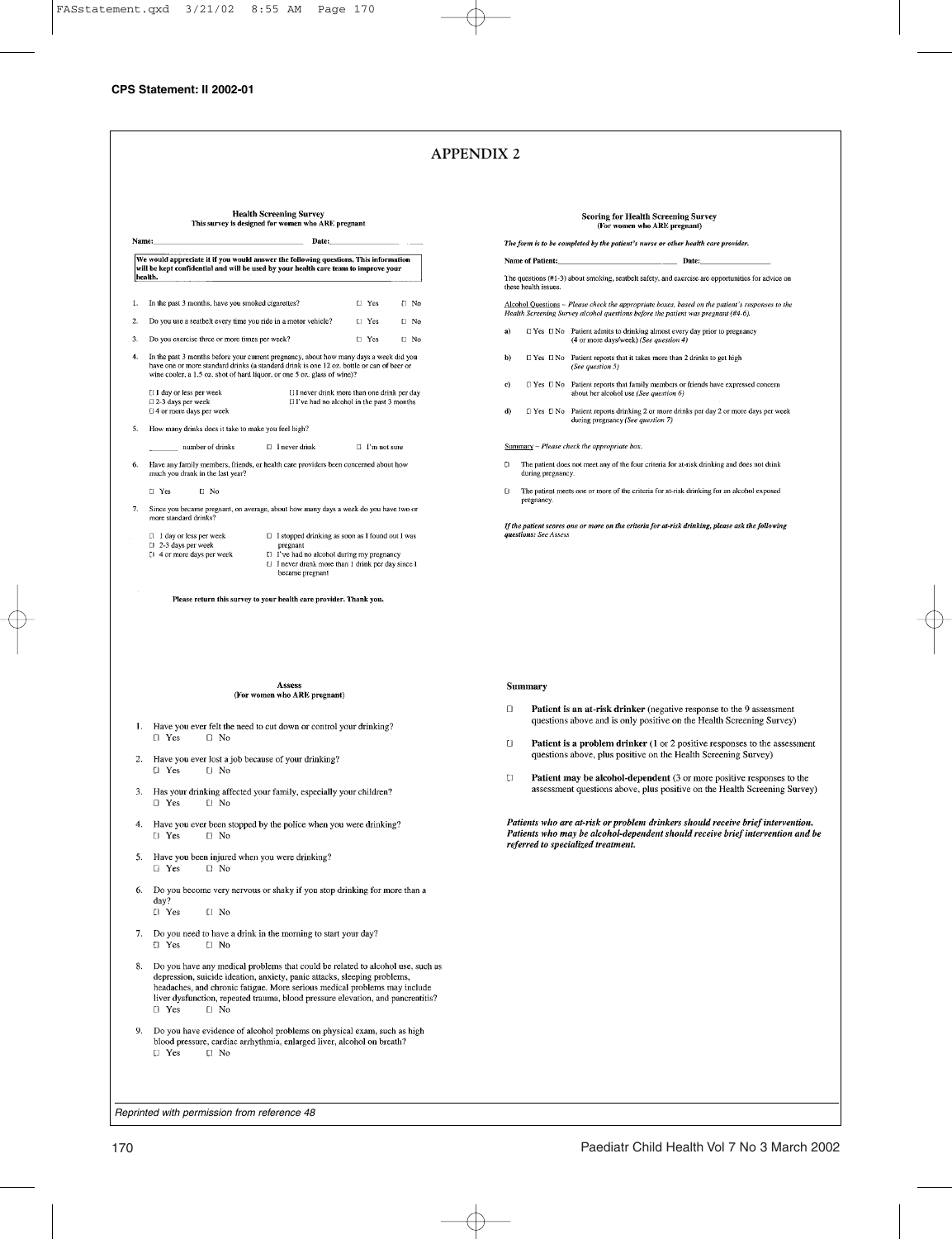#### **Alcohol Exposure Screening Test for Newborns** (For Newborn Examination)

| Date of Exam:                                   |                           |
|-------------------------------------------------|---------------------------|
| Name of Child:                                  | Birth Date:               |
| Name of Biological Mother:                      | $\Box$ Don't know Phone # |
|                                                 |                           |
| Relationship of Primary Caregiver to the Child: |                           |

(Instructions: Fill out the signs and symptoms on the left side of the table and then use that data to summarize the FAS criteria on the right.)

| <b>Alcohol Use During Pregnancy</b><br>Summary<br><b>Dinformation not available</b><br><b>None</b><br><b>DI ow-risk use</b><br>[1 At-risk use<br>∩Not sure<br>I. Growth Pattern Summary<br>CI Abnormal<br><b>FI</b> Normal |
|----------------------------------------------------------------------------------------------------------------------------------------------------------------------------------------------------------------------------|
|                                                                                                                                                                                                                            |
| [] Not sure                                                                                                                                                                                                                |
| II. Facial Malformation Summary<br>[] Abnormality present<br>[1] Normal exam<br><b>FINot sure</b>                                                                                                                          |
| <b>III. Neurodevelopmental</b><br>Summary<br>□ Abnormal<br><b>□</b> Normal<br><b>□ Not sure</b>                                                                                                                            |
| ** See the back of this sheet for description of neurodevelopmental behaviors.                                                                                                                                             |

#### **Description of Neurodevelopmental Behaviours**

- $\triangleright$  Short attention span This might be manifested as an inability to stick to one task and difficulty
- Soluting our "noises and lights and confusion around the child.<br> **Thereased activity** This child doesn't stay in one place for long. The child seems to be moving about<br> **Increased activity** This child doesn't stay in o  $\ddot{\phantom{1}}$
- Statement and may be impulsive.<br>
More from the process control and may be impulsive.<br>
Altered motor skills The child may have trouble learning motor skills specially involving<br>
unfinitian movements. This child might a  $\mathbf{z}$
- may nave unduce possing up sman to operas.<br>Increased stress reactivity The child might overreact to stressful situations, such as separations from parent or during inoculations.  $\mathbf{\hat{z}}$

#### Other Physical Abnormalities

There may also be some physical abnormalities associated with fetal alcohol exposure. These include:

- $\blacktriangleright$ Ophthalmologic - Corneal or lens problems, ptosis, strabismus, and retinal abnormalities (optic disc abnormalities)
- aononianates)<br>Otologic Conductive hearing loss, sensorineuro hearing loss, and posterior rotation of external ear<br>Cardiae Heart murmur, which includes atrial septal defect, ventricular septal defect, and truncus
- arteriosus
- $\mathbf{z}$ Limb - Fusion of radius and ulna, palmar crease (hockey stick), and digit malformation

| At-risk maternal alcohol use     | $\square$ yes   | [] not sure        | El none               |
|----------------------------------|-----------------|--------------------|-----------------------|
| <b>Growth Pattern</b>            | [   abnormal    | <b>Fl not sure</b> | $\Box$ normal pattern |
| III. Facial Malformation         | $[$ ] present   | Finot sure.        | $\Box$ none noted     |
| III. Neurodevelopmental          | <b>Concerns</b> | $\Box$ not sure    | $\Box$ none present   |
| IV. Other Physical Abnormalities | $\square$ yes   | $\Box$ not sure    | L none detected       |

If I, II and III are positive – Refer to local genetics/HAS assessment team (if no history of maternal alcohol<br>use, we still recommend referral, as child may have a non-alcohol-related birth defect).<br>If I, II <u>or</u> III are

(list number of local referral clinic/consultant)

If maternal alcohol use is identified, encourage mother to become abstinent to prevent future alcohol exposed pregnancy - suggest appropriate alcohol treatment service.

#### *Reprinted with permission from reference 51*

# **APPENDIX 4**

Call

#### **Description of Neurodevelopmental Behaviors**

- 
- Short attention span This might be manifested as an inability to stick to one task and difficulty "shutting out" noises and lights and confusion around the child.<br>  $\blacktriangleright$  Increased activity This child doesn't stay in
- zieves. On the final may be impulsive.<br>  $\frac{1}{2}$  in our pack for  $\log_2$ . The cand socials to be interested in the time and may be impulsive.<br>
Altered motor skills The child may have trouble learning motor skills especi  $\mathbf{z}$
- $\mathbf{z}$
- and have trouble picking up small objects.<br>
There exists the interest of the social may have trouble picking up small objects.<br>
Increased stress reactivity The child might overreact to stressful situations, such as separ

#### **Other Physical Abnormalities**

There may also be some physical abnormalities associated with fetal alcohol exposure. These include:

- > Ophthalmologic Corneal or lens problems, ptosis, strabismus, and retinal abnormalities (optic disc
- 
- → **Optimannoinge** Corneal or lens problems, prosis, strabismus, and retinal abnormalities (optic disc<br>
⇒ Otologic Conductive hearing loss, sensorineuro hearing loss, and posterior rotation of external ear<br>
→ Cardiac teriosu:
- > Limb Fusion of radius and ulna, palmar crease (hockey stick), and digit malformation

| At-risk maternal alcohol use                                                                                                                       | $\Box$ yes         | <b>C</b> l not sure | $\Box$ none             |
|----------------------------------------------------------------------------------------------------------------------------------------------------|--------------------|---------------------|-------------------------|
| <b>Growth Pattern</b>                                                                                                                              | $\Box$ abnormal    | $\Box$ not sure     | <b>C</b> normal pattern |
| II. Facial Malformation                                                                                                                            | $\Box$ present     | $\Box$ not sure     | $\Box$ none noted       |
| III. Neurodevelopmental                                                                                                                            | $\square$ concerns | $\Box$ not sure     | $\Box$ none present     |
|                                                                                                                                                    |                    |                     |                         |
| IV. Other Physical Abnormalities<br>If I, II and III are positive - Refer to local genetics/FAS assessment team (if no history of maternal alcohol | $\square$ ves      | <b>El not sure</b>  | □ none detected         |

#### Alcohol Exposure Screening Test for Children 18-24 months old (for well-child examinations) DATE OF EXAM: Name of Child: Birth Date:

| Name of Biological Mother:<br>□ Don't know Phone # |        |  |
|----------------------------------------------------|--------|--|
| Primary Caregiver (if not biological parent)       | Phone# |  |
| Relationship of Primary Caregiver to the Child:    |        |  |

(Instructions: Fill out the signs and symptoms on the left side of the table and then use that data to

| зиттанге те ғ ғо спиена оп те ғұпп у                                                                                                                                                                                                                                                                                                                                                  |                                                                                                                                                    |
|---------------------------------------------------------------------------------------------------------------------------------------------------------------------------------------------------------------------------------------------------------------------------------------------------------------------------------------------------------------------------------------|----------------------------------------------------------------------------------------------------------------------------------------------------|
|                                                                                                                                                                                                                                                                                                                                                                                       | <b>SUMMARY FAS CRITERIA</b>                                                                                                                        |
| Maternal Alcohol Use History During Pregnancy<br>Binge drinking (4 or more drinks per occasion)<br>$\Box$ None $\Box$ 1-2x $\Box$ 3-4x $\Box$ >4x<br>Frequency<br>LINone [ 1-2 days/week [ 3-4 days [ ] >4 days<br>Quantity<br>□ None □ 1 drink □ 2-3 drinks □ 4 or more<br>Alcohol use by trimester<br>□ first □ second □ third                                                      | <b>Alcohol Use During Pregnancy</b><br>Summary<br>□ Information not available<br>[1 None<br>□ Low-risk use<br>Li At-risk use<br><b>Fi Not sure</b> |
| I. Growth Pattern<br>Weight<br>$kg \tI 10%$ percentile<br>Height/length _______________ cm [l < 10%                                                                                                                                                                                                                                                                                   | I. Growth Pattern Summary<br><b>LAbnormal</b><br>□ Normal<br>□ Not sure                                                                            |
| II. Facial Malformation<br>Palpebral fissure* length _____cm ____ %<br>Upper lip [J very thin [] in-between [] normal<br>Philtrum<br>□ flat □ elongated □ normal<br>Hypoplastic midface [I present [] not sure □ normal                                                                                                                                                               | II. Facial Malformation Summary<br>□ Abnormality present<br>□ Normal exam<br><b>D</b> Not sure                                                     |
| III, Neurodevelopmental**<br>Head circumference $\Box$ < 10 <sup>th</sup> percentile<br>Short attention span [I yes [I not sure [] not present<br>Increased activity<br>□ yes □ not sure □ not present<br>Altered motor skills [] ves □ not sure □ not present<br><b>Elves</b> El no<br>Caregiver concerns<br>Describe:<br>Davcare worker concerns <sub>D</sub> ves 1 no<br>Describe: | III. Neurodevelopmental<br>Summary<br><b>FI Abnormal</b><br><b>T</b> Normal<br>FINot sure                                                          |

we see the back of this sheet for description of neurodevelopmental behaviors.

*Reprinted with permission from reference 51*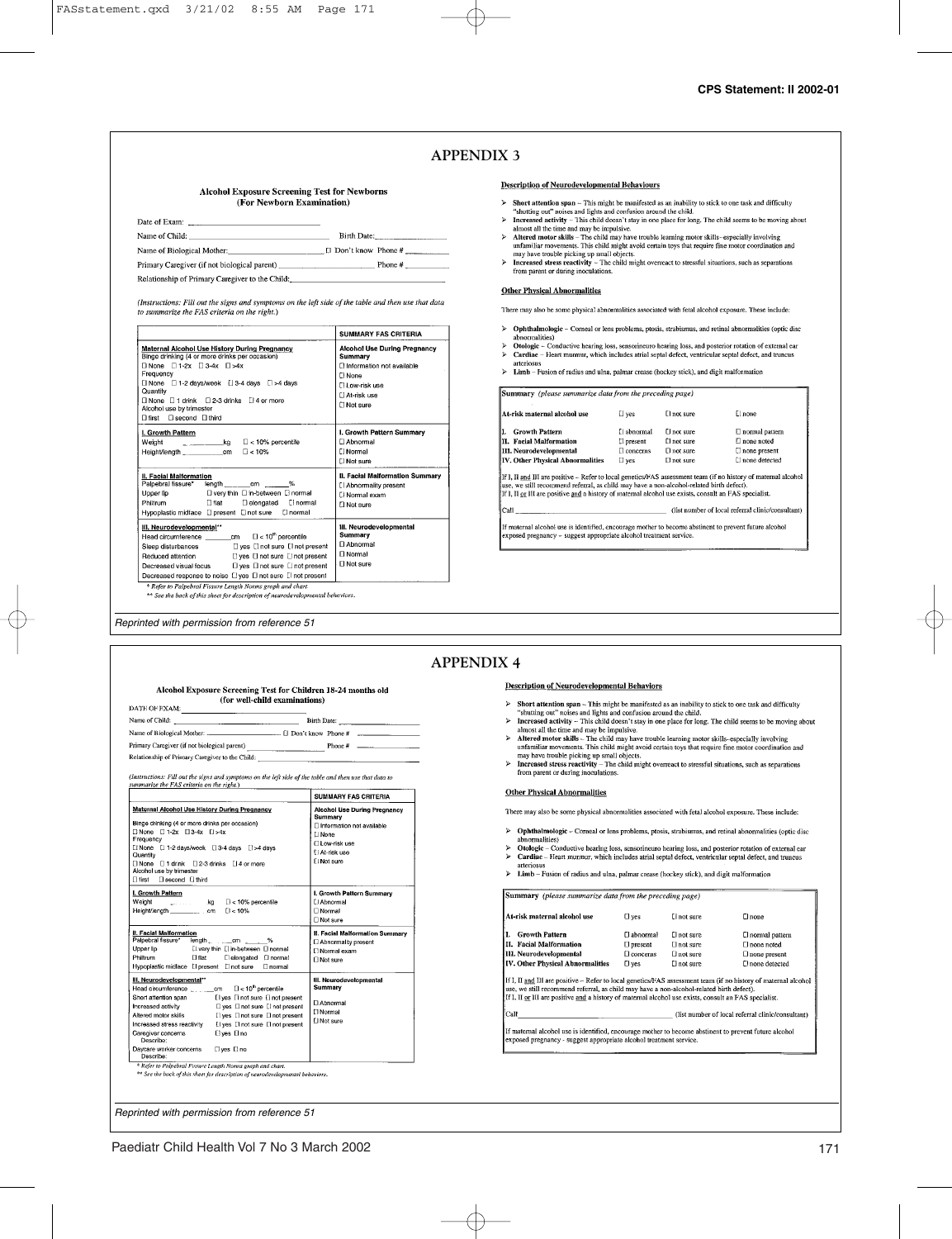Alcohol Exposure Screening Test for Children 4-5 years old (For Preschool Physical Examination)

| DATE OF EXAM:  |  |             |  |
|----------------|--|-------------|--|
| Name of Child: |  | Birth Date: |  |

| Name of Biological Mother:                      | ∟ □ Don't know Phone # |         |  |
|-------------------------------------------------|------------------------|---------|--|
| Primary Caregiver (if not biological parent)    |                        | Phone # |  |
| Relationship of Primary Caregiver to the Child: |                        |         |  |

(Instructions: Fill out the signs and symptoms on the left side of the table and then use that data to summarize the FAS criteria on the right.)

|                                                                                                                                                                                                                                                                                                                                                                                                                                                                                                    | SUMMARY FAS CRITERIA                                                                                                                                     |
|----------------------------------------------------------------------------------------------------------------------------------------------------------------------------------------------------------------------------------------------------------------------------------------------------------------------------------------------------------------------------------------------------------------------------------------------------------------------------------------------------|----------------------------------------------------------------------------------------------------------------------------------------------------------|
| Maternal Alcohol Use History During Pregnancy<br>Binge drinking (4 or more drinks per occasion)<br>□ None □ 1-2x □ 3-4x □ >4x<br>Frequency<br>□ None □ 1-2 days/week □ 3-4 days □ >4 days<br>Quantity<br>□ None □ 1 drink □ 2-3 drinks □ 4 or more<br>Alcohol use by trimester<br>□ first [I second □ third                                                                                                                                                                                        | <b>Alcohol Use During Pregnancy</b><br>Summarv<br>El Information not available<br><b>None</b><br>FIT ow-risk use<br>CI At-risk use<br><b>LI Not sure</b> |
| I. Growth Pattern<br>Weight<br>$\Box$ < 10% percentile<br>$-$ kg<br>Height/length compared to the<br>LI < 10%                                                                                                                                                                                                                                                                                                                                                                                      | I. Growth Pattern Summary<br>[ Abnormal<br><b>Normal</b><br>FI Not sure                                                                                  |
| II. Facial Malformation<br>Palpebral fissure*<br>length cm %<br>D very thin D in-between D normal<br>Upper lip<br>Philtrum<br>$\Box$ flat<br><b>Elelongated El normal</b><br>Hypoplastic midface D present D not sure<br>□ normal                                                                                                                                                                                                                                                                  | II. Facial Malformation Summary<br>Abnormality present<br>I Normal exam<br>□ Not sure                                                                    |
| III. Neurodevelopmental**<br>Head circumference cm $\Box$ < 10 <sup>th</sup> percentile<br>Delayed speech development D yes D not sure D not present<br>Altered motor skills<br>□ yes □ not sure □ not present<br>□ yes □ not sure □ not present<br>Attention deficit<br>□ yes □ not sure □ no<br>Learning deficit<br>$D$ yes $D$ not sure<br>Caregiver concerns<br>Describe:<br>Daycare worker concerns   D ves   D no<br>Describe:<br>* Refer to Palpebral Fissure Length Norms graph and chart. | III. Neurodevelopmental<br>Summary<br>Abnormal<br>□ Normal<br>□ Not sure                                                                                 |

*Reprinted with permission from reference 51*

# **APPENDIX 6**

#### PALPERRAL FISSURE LENGTH NORMS

These illustrations present normative information for clinicians relative to the length of The graph on this page contains information on White children palpebral fissures. birth to 6 years. The chart gives Mean Palpebral Fissure I engths in Black and Hispanic children



#### **Description of Neurodevelopmental Behaviours**

- Delayed speech development This might be manifested by difficulty learning and retaining new
- words or by grammatical errors in speech that are not normal for the child's age.<br>Altered motor skills The child might demonstrate difficulty with activities requiring eye-hand<br>cordination, problems with computer games (  $\mathbf{v}$
- active
- $\mathbf{z}$ Learning deficits - This might be manifested by difficulty retaining new information, ne ding more time to complete tasks, having trouble with numerical concepts or difficulty with abstract ideas.  $\mathbf{z}$
- Caregiver concerns -- Parents, daycare providers, and other caregivers might have a wide variety of concerns about the child 's behaviour, including, but not necessarily limited to-difficulty keeping friends, lack of norma from one activity to the next, or low tolerance for frustration.

#### **Other Physical Abnormalities**

There may also be some physical abnormalities associated with fetal alcohol exposure. These include:

- $\blacktriangleright$ Ophthalmologic - Corneal or lens problems, ptosis, strabismus, and retinal abnormalities (optic disc abnormalities)
- cononnames)<br>Otologic Conductive hearing loss, sensorineuro hearing loss, and posterior rotation of external ear<br>Cardiac Heart murmur, which includes atrial septal defect, ventricular septal defect, and truncus  $\mathbf{z}$ ś
- arteriosus  $\mathbf{v}$ Limb - Fusion of radius and ulna, palmar crease (hockey stick), and digit malformation

| At-risk maternal alcohol use                                                                                                                                                                      | $\square$ yes   | $\Box$ not sure | $\Box$ none                                       |
|---------------------------------------------------------------------------------------------------------------------------------------------------------------------------------------------------|-----------------|-----------------|---------------------------------------------------|
| <b>Growth Pattern</b>                                                                                                                                                                             | □ abnormal      | Fl not sure     | I normal pattern                                  |
| II. Facial Malformation                                                                                                                                                                           | $\Box$ present  | $\Box$ not sure | □ none noted                                      |
| III. Neurodevelopmental                                                                                                                                                                           | $\Box$ concerns | $\Box$ not sure | $\Box$ none present                               |
| IV. Other Physical Abnormalities                                                                                                                                                                  |                 |                 |                                                   |
| If I, II & III are positive – Refer to local genetics/FAS assessment team (if no history of maternal alcohol                                                                                      | [I ves          | $\Box$ not sure | □ none detected                                   |
| use, we still recommend referral, as child may have a non-alcohol-related birth defect).<br>If I, II or III are positive and a history of maternal alcohol use exists, consult an FAS specialist. |                 |                 |                                                   |
| iCall                                                                                                                                                                                             |                 |                 | (list number of local referral clinic/consultant) |

### **REFERENCES**

- 1. Jones KL, Smith DW. Recognition of the fetal alcohol syndrome in early pregnancy. Lancet 1973;ii:999-1001.
- 2. Stratton K, Howe C, Battaglia FC, eds. Fetal Alcohol Syndrome: Diagnosis, Epidemiology, Prevention and Treatment. Washington: National Academy Press, 1996.
- 3. Abel EL. What really causes FAS? Teratology 1999;59:4-6.
- 4. Astley SJ, Clarren SK. Diagnostic Guide for Fetal Alcohol Syndrome and Related Conditions: The 4-Digit Diagnostic Code. Seattle: University of Washington, FAS Diagnostic and Prevention Network 1999 <http://depts.washington.edu/fasdpn> (Version current at February 12, 2002).
- 5. Abel EL. An update on Incidence of FAS: FAS is not an equal opportunity birth defect. Neurotoxicol Teratol 1995;17:437-43.
- 6. Sampson PD, Streissguth AP, Bookstein FL, et al. Incidence of fetal alcohol syndrome and prevalence of alcohol-related neurodevelopmental disorder. Teratology 1997;56:317-26.
- 7. Aase JM. The fetal alcohol syndrome in American Indians: A high risk group. Neurobehav Toxicol Teratol 1981;3:153-6.
- 8. Carney LJ, Chermak GD. Performance of American Indian children with fetal alcohol syndrome on the test of language development. J Commun Disord 1991;24:123-34.
- 9. Asante KO, Nelms-Matzke J. Report on the survey of children with chronic handicaps and fetal alcohol syndrome in the Yukon and Northwest British Columbia. Terrance: Mills Memorial Hospital, 1985.
- 10. Godel JC, Lee BE, McCallum DE, et al. Exposure to alcohol in utero: Influence on cognitive function and learning in a northern elementary population. Paediatr Child Health 2000;5:93-100.
- 11. Robinson GC, Conry JL, Conry RF. Clinical profile and prevalence of fetal alcohol syndrome in an isolated community in British Columbia. CMAJ 1987;137:203-7.
- 12. MacDonald. A Report to Communications and Education Branch BC Ministry of Health and Minister Responsible for Seniors. Vancouver: Ministry of Health, 1991
- 13. BC Vital Statistics Annual Report. Victoria: Crown Publishers, 1998.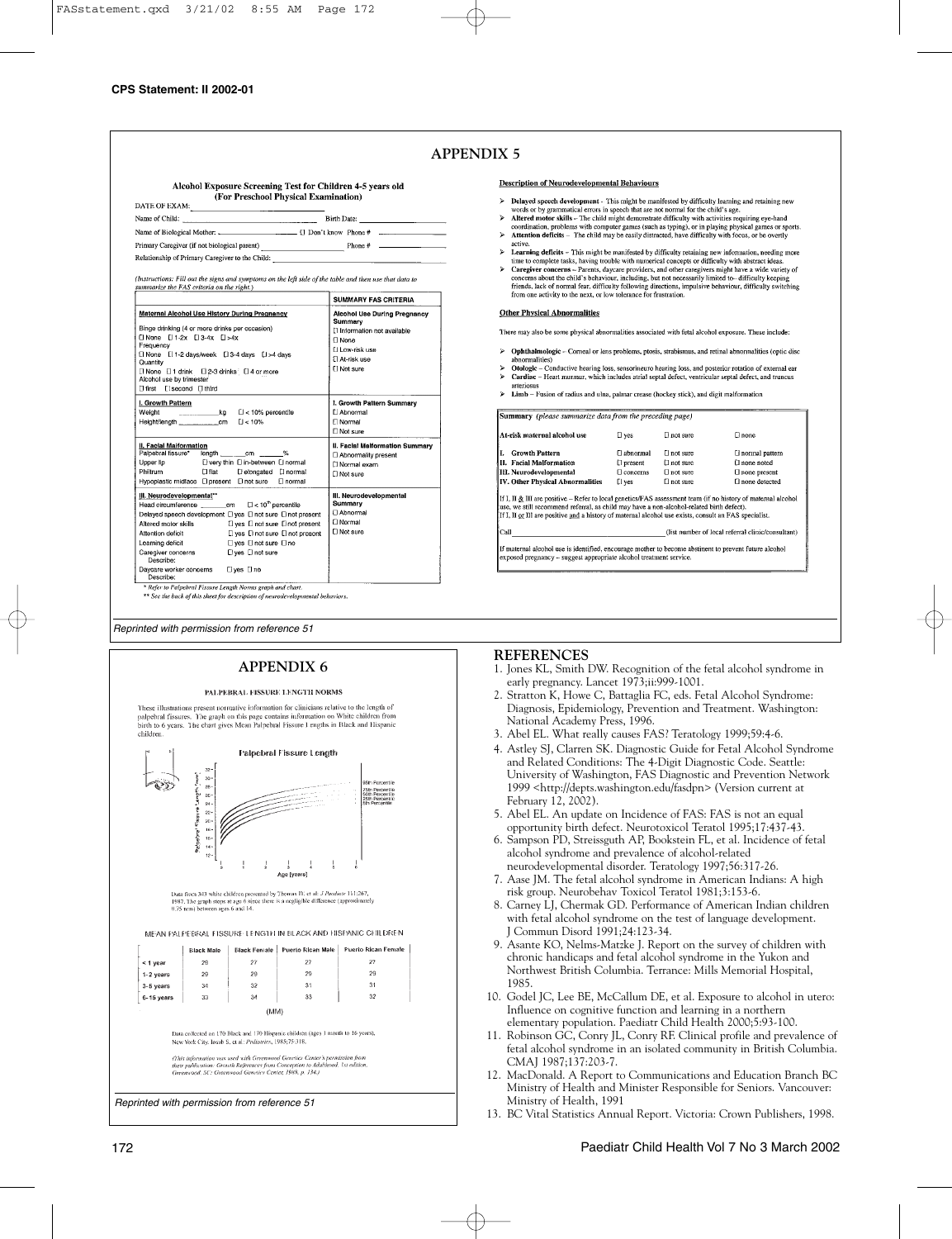- 14. Williams RJ, Odaibo FS, McGee JM. Incidence of fetal alcohol syndrome in northeastern Manitoba. Can J Public Health 1999;90:192-4.
- 15. Stoler JM, Holmes LB. Under-recognition of prenatal alcohol effects in infants of known alcohol abusing women. J Pediatr 1999;135:430-6.
- 16. Roebuck TM, Mattson SN, Riley EP. A review of the neuroanatomical findings in children with Fetal Alcohol Syndrome or prenatal exposure to alcohol. Alcohol Clin Exp Res 1998;22:339-44.
- 17. Jacobson JL, Jacobson SW, Sokol RJ, Ager JW Jr. Relationship of maternal age and pattern of drinking to functionally significant cognitive deficit in infancy. Alcohol Clin Exp Res 1998;22:345-51.
- 18. Stoler JM, Huntington KS, Peterson CM, et al. The prenatal detection of significant alcohol exposure with maternal blood markers. J Pediatr 1998;133:346-52.
- 19. Russell M, Skinner JB. Early measures of maternal alcohol misuse as predictors of adverse pregnancy outcomes. Alcohol Clin Exp Res 1988;12:824-30.
- 20. Godel JC, Pabst HF, Hodges PE, Johnson KE, Froese GJ, Joffres MR. Smoking and caffeine and alcohol intake during pregnancy in a northern population: Effect on fetal growth. CMAJ 1992;147:181-8.
- 21. Walpole I, Zubrick S, Ponte J, Lawrence C. Low to moderate maternal alcohol use before and during pregnancy, and neurobehavioural outcome in the newborn Infant. Dev Med Child Neurol 1991;33:875-83.
- 22. Coles CD, Smith I, Fernhoff PM, Falek A. Neonatal neurobehavioural characteristics as correlates of maternal alcohol use during gestation. Alcohol Clin Exp Res 1985;9:454-60.
- 23. Roebuck TM, Simmons RW, Richardson C, Mattson SN, Riley EP. Neuromuscular responses to disturbances of balance in children with prenatal exposure to alcohol. Alcohol Clin Exp Res 1998;22:1992-7.
- 24. Olson HC, Feldman JJ, Streissguth AP, Sampson PD, Bookstein FL. Neuropsychologic deficits in adolescents with fetal alcohol syndrome: Clinical findings. Alcohol Clin Exp Res 1998;22:1998-2012.
- 25. Church MW, Kaltenbach JA. Hearing, speech, language, and vestibular disorders and the fetal alcohol syndrome. Alcohol Clin Exp Res 1997;21:495-512.
- 26. Hellstrom A, Chen Y, Stromland K. Fundus morphology assessed by digital image analysis in children with fetal alcohol syndrome. J Pediatr Ophthalmol Strabismus 1997;34:17-24.
- 27. Roebuck TM, Simmons RW, Mattson SN, Riley EP. Prenatal exposure to alcohol affects the ability to maintain postural balance. Alcohol Clin Exp Res 1998;22:252-8.
- 28. Nagahara AH, Handa RJ. Fetal alcohol exposure produces delaydependent memory deficits in juvenile and adult rats. Alcohol Clin Exp Res 1997;21:710-5.
- 29. Kerns KA, Don A, Mateer CA, Streissguth AP. Cognitive defects in nonretarded adults with fetal alcohol syndrome. J Learn Disabil 1997;30:685-93.
- 30. Uecker A, Nadel L. Spatial but not object memory impairments in children with fetal alcohol syndrome. J Am Mental Retard 1998;103:12-8.
- 31. Conry J. Neuropsychological deficits in fetal alcohol syndrome and fetal alcohol effects. Alcohol Clin Exp Res 1990;14:650-5.
- 32. Becker M, Warr-Leeper GA, Leeper HA. Fetal alcohol syndrome: A description of oral motor, articulatory, short-term memory, grammatical, and semantic abilities. J Commun Disord 1990;23:97-124.
- 33. Nanson JL, Hiscock M. Attention deficits in children exposed to alcohol prenatally. Alcohol Clin Exp Res 1990;14:656-61.
- 34. Thomas SE, Kelly SJ, Mattson SN, Riley EP. Comparison of social abilities of children with fetal alcohol syndrome to those of children with similar IQ scores and normal controls. Alcohol Clin Exp Res 1998;22:528-33.
- 35. Kopera-Frye K, Dehaene S, Streissguth AP. Impairments of number processing induced by fetal alcohol exposure. Neuropsychologia 1996;34:1187-96.
- 36. Church MW, Eldis F, Blakley BW, Bawle EV. Hearing, language speech, vestibular, and dentofacial disorders in fetal alcohol syndrome. Alcohol Clin Exp Res 1997;21:227-37.
- 37. Greene T, Ernhart CB, Martler S, Sokol R, Ager J. Prenatal alcohol exposure and language development. Alcohol Clin Exp Res 1990;14:937-45.
- 38. Russell M, Czarnecki DM, Cowan R, MePherson E, Mudar PJ. Measures of maternal alcohol use as predictors of development in

early childhood. Alcohol Clin Exp Res 1991;14:991-1000.

- 39. Larroque B, Kaminski M. Prenatal alcohol exposure and development at preschool age. Alcohol Clin Exp Res 1998;22:295-30.
- 40. Streissguth AP, Barr HM, Sampson PD. Moderate prenatal alcohol exposure: Effects on child IQ and learning problems at age 7 1/2 years. Alcohol Clin Exp Res 1990;14:662-9.
- 41. Ladue RA, Streissguth AP, Randels SP. Clinical considerations pertaining to adolescents and adults with fetal alcohol syndrome. In: Sonderegger TB, ed. Perinatal Substance Abuse: Research Findings and Clinical Implications. Baltimore: The Johns Hopkins University Press, 1993;104-31.
- 42. Streissguth AP, Barr HM, Martin DC. Maternal alcohol use and neonatal habituation assessed with the Brazelton Scale. Child Dev 1983;54:1109-18.
- 43. Streissguth AP, Bookstein HM, Barr HM, Sherman P. A fetal alcohol behaviour scale. Alcohol Clin Exp Res 1998;22:325-33.
- 44. Olson HC, Burgess DM, Streissguth AP. Fetal alcohol syndrome (FAS) and fetal alcohol effects (ATYPICAL FAS): A life span view with implications for early Intervention. Arlington: ZERO TO THREE/National Center for Clinical Infant Programs, 1992;13:24-9.
- 45. Streissguth AP, Aasfe JM, Claren SK, Randels SP, LaDue RA, Smith DF. Fetal alcohol syndrome in adolescents and adults. JAMA 1991;265:1961-7.
- 46. Burgess DM, Streissguth AP. Fetal alcohol syndrome and fetal alcohol effects: Principles for educators. Phi Delta Kappan 1992;74:24-9.
- 47. It takes a community. A Resource Manual for Community-based Prevention of Fetal Alcohol Syndrome and Fetal Alcohol Effects. Van Bibber M, ed. Aboriginal Nurses Association of Canada. 1997:33-5.
- 48. Identification of At-Risk Drinking and Intervention with Women of Childbearing Age: A Guide for Primary Care Providers. NIH Publication No. 99-4368. <www.niaaa.nih.gov/publications/ FASguides.htm> (Version current at February 18, 2002).
- 49. Alcohol and Child/Family Health conference proceedings. British Columbia: FAS Resource Society, 1988.
- 50. Ito S. Drug therapy for breastfeeding women. N Engl J Med 2000;343:118.
- 51. Identification and Care of Fetal Alcohol Exposed Children: A Guide for Primary Care Providers, NIH Publication No. 99-4370. <www.niaaa.nih.gov/publications/FASguides.htm> (Version current at February 18, 2002).
- 52. Stromland K, Chen Y, Norberg T, Wennerstrom K, Michael G. Reference values of facial features in Scandinavian children measured with a range-camera technique. Scand J Plast Reconstr Surg Hand Surg 1999;33:59-65.
- 53. Brigance AH. Comprehensive Inventory of Basic Skills. North Billerica: Curriculum Associates Inc, 1983.
- 54. Ullmann RK, Sleator EK, Sprague RL. ACTeRs. Champaign: MetriTech Inc, 1991.
- 55. Fast DK, Conry J, Loock CA. Identifying fetal alcohol syndrome among youth in the criminal justice system. J Dev Behav Pediatr 1999;20:370-2.
- 56. Streissguth AP, Barr HM, Kogan J, Bookstein FL. Understanding the occurrence of secondary disabilities in clients with Fetal Alcohol Syndrome (FAS) and Fetal Alcohol Effects. Final report. Seattle: Fetal Alcohol and drug Unit, 1996.
- 57. Fantastic Antone Succeeds. Kleifeld J, Westcott S, eds. Fairbanks: University of Alaska Press, 1993.
- 58. Hinde J. Early intervention of alcohol affected children. In: Fantastic Antone Succeeds. Kleifeld J, Wescott S, eds. Fairbanks: University of Alaska Press, 1993:131-47.
- 59. Kvigne V, Struck J, Engelhart E, West T. Educational techniques for children with FAS/FAE FAS. In: Fantastic Antone Succeeds. Kleifeld J, Wetcott S, eds. Fairbanks: University of Alaska Press, 1993:323-39.
- 60. Levine MD. The Pediatric Early Elementary Examination (PEEX). Cambridge: Educators Publishing Service Inc, 1992.
- 61. Levine MD, Schneider EA. Pediatric Examination of Educational Readiness (PEER). Cambridge: Educators Publishing Service Inc, 1982.
- 62. Linkous LW. A reliability study of the Brigance CIBS. Annual Meeting of the Council for Exceptional Children. New Orleans, March 31 to April 4, 1986.